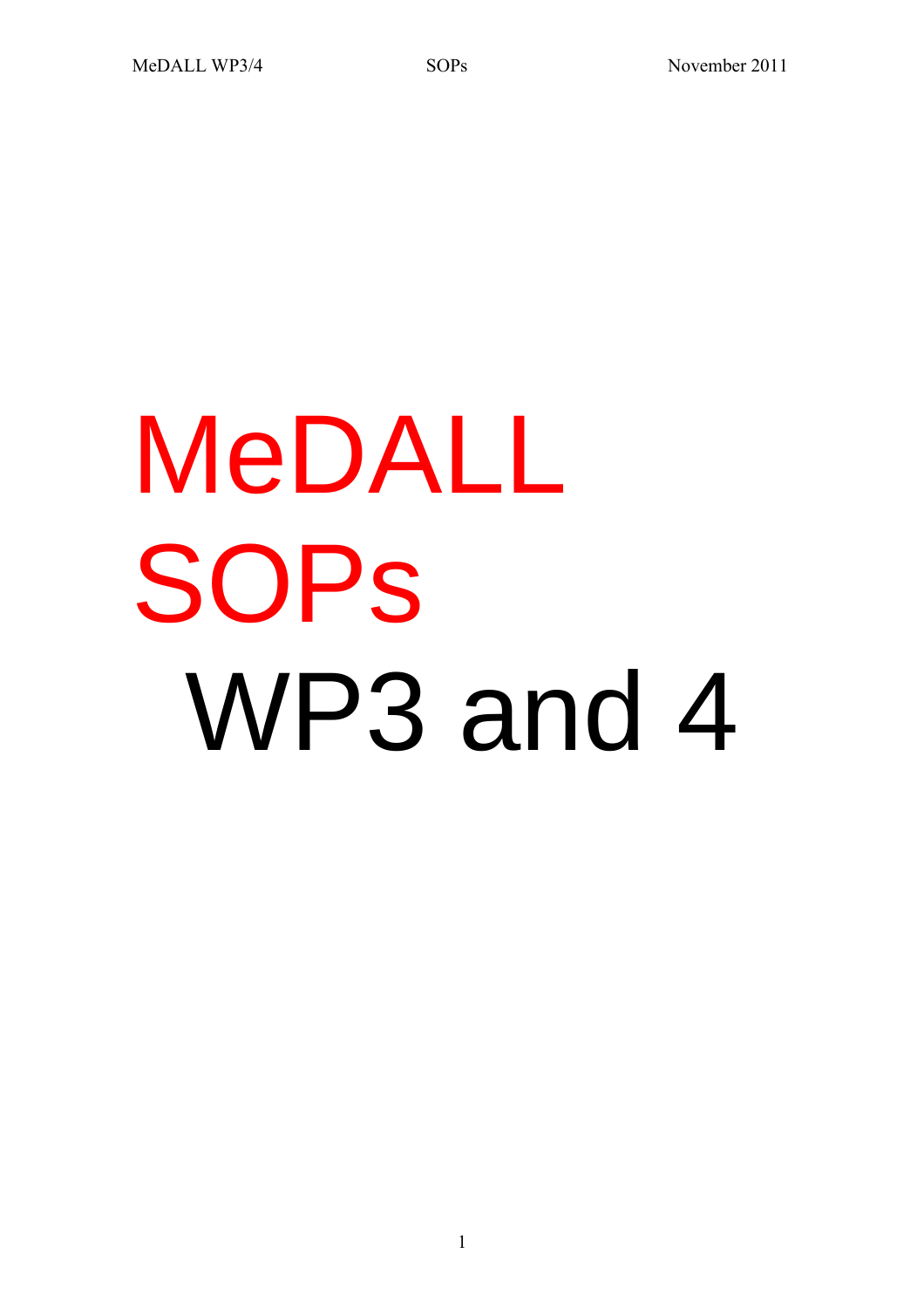# **Table of Contents**

| DNA preparation for methylation study (WP6) 45                   |
|------------------------------------------------------------------|
| <b>Blood collection and Serum samples for biomarker analyses</b> |
| (WP6) and determination of allergen-specific IgE and other       |
|                                                                  |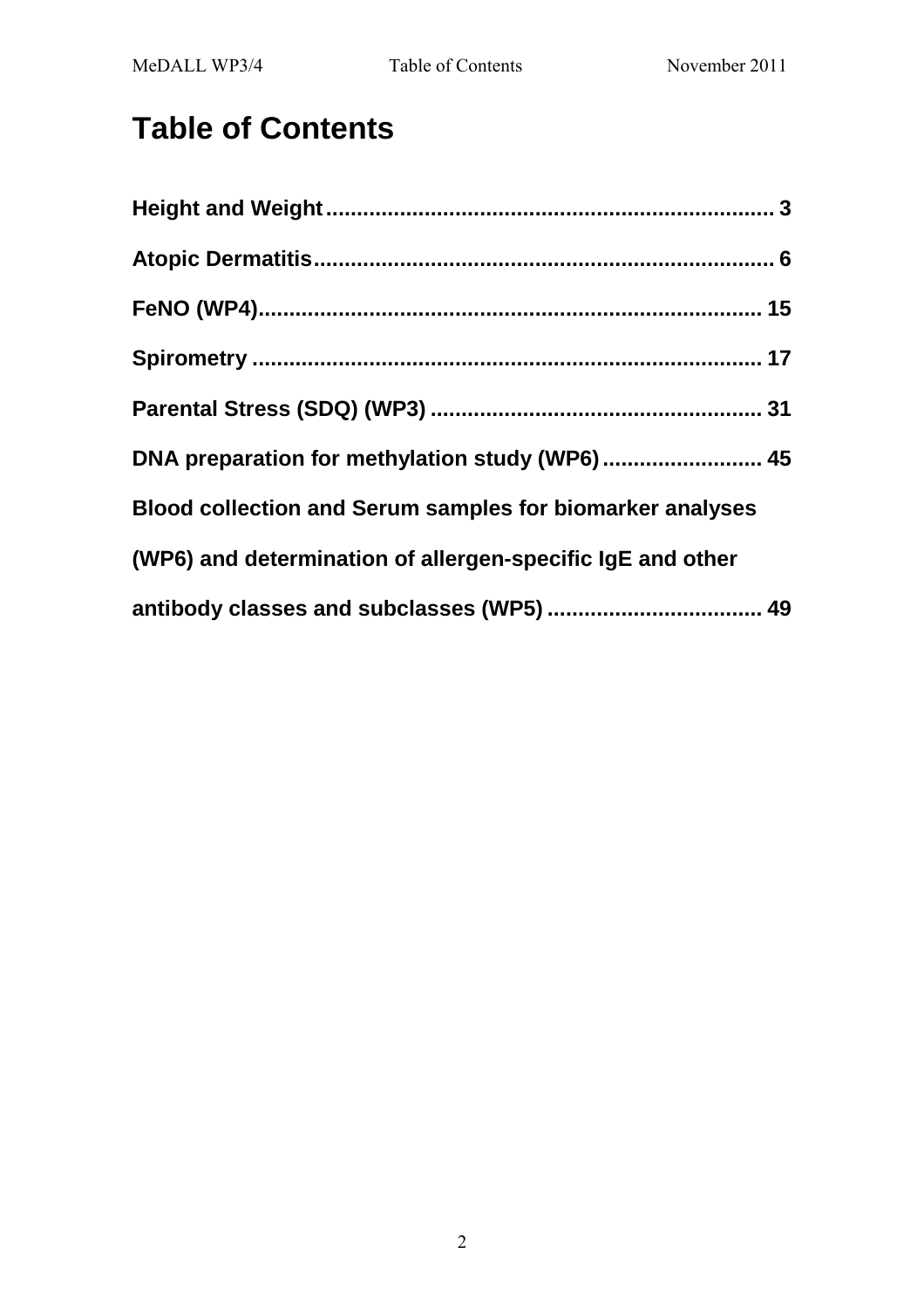# MeDALL

**WP4 Standard Operating Procedure Height and Weight** 

3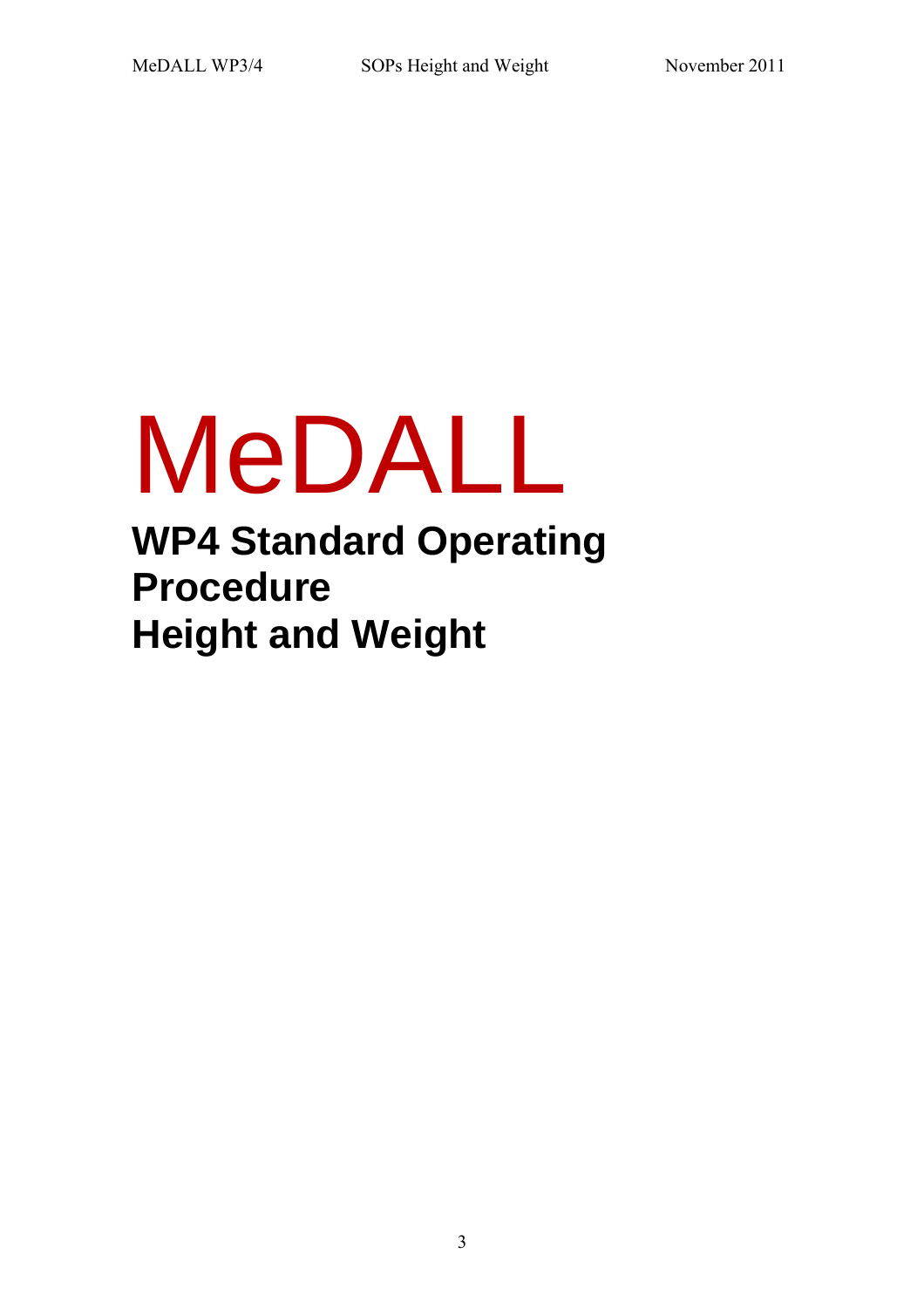The order of physical examinations applied by the cohorts at the study centers will be:

- 1) Measure height and weight
- 2) Atopic dermatitis (screening and, if necessary, severity rating)
- 3) FeNO (**WP4 only**)
- 3) Spirometry
- 4) Blood drawing

### **Premises for measurement**

- Closed and protected room for physical examination
- Comfortable room temperature

- The choice of the measurement devices for height (stadiometer) and weight (floor scale) will be made by each cohort individually

#### Further equipment

- Step stool
- Chair (or something alike to put the participant's clothes on)
- Paper backing (hygienic sheet for platform of stadiometer and scale)

## **Preparation for measurement**

- Renewing of paper backing on platform
- The measurement takes place in light clothing
- Shoes, thick socks, jackets, pullovers, jewelry, contents of the pockets and anything heavy have to be removed
- The participant is allowed to wear light trousers, socks and undershirt or t-shirt

# **Weight**

#### Set up of the scale

- Scale has to be placed on solid ground (no carpet)
- Check horizontal orientation of scale
- Scale should be calibrated with 20 kg and 40kg every 3 months; electronic scale with calibration class III every 2 years

#### **Measurement**

- Place paper backing on scale
- Turn scale on
- Participant stands centrically on scale
- Perform measurement

- Results are noted on the measurement log sheet with an accuracy of  $\pm$  100g MeDALL WP4 SOP Weight and Height May, 2011 3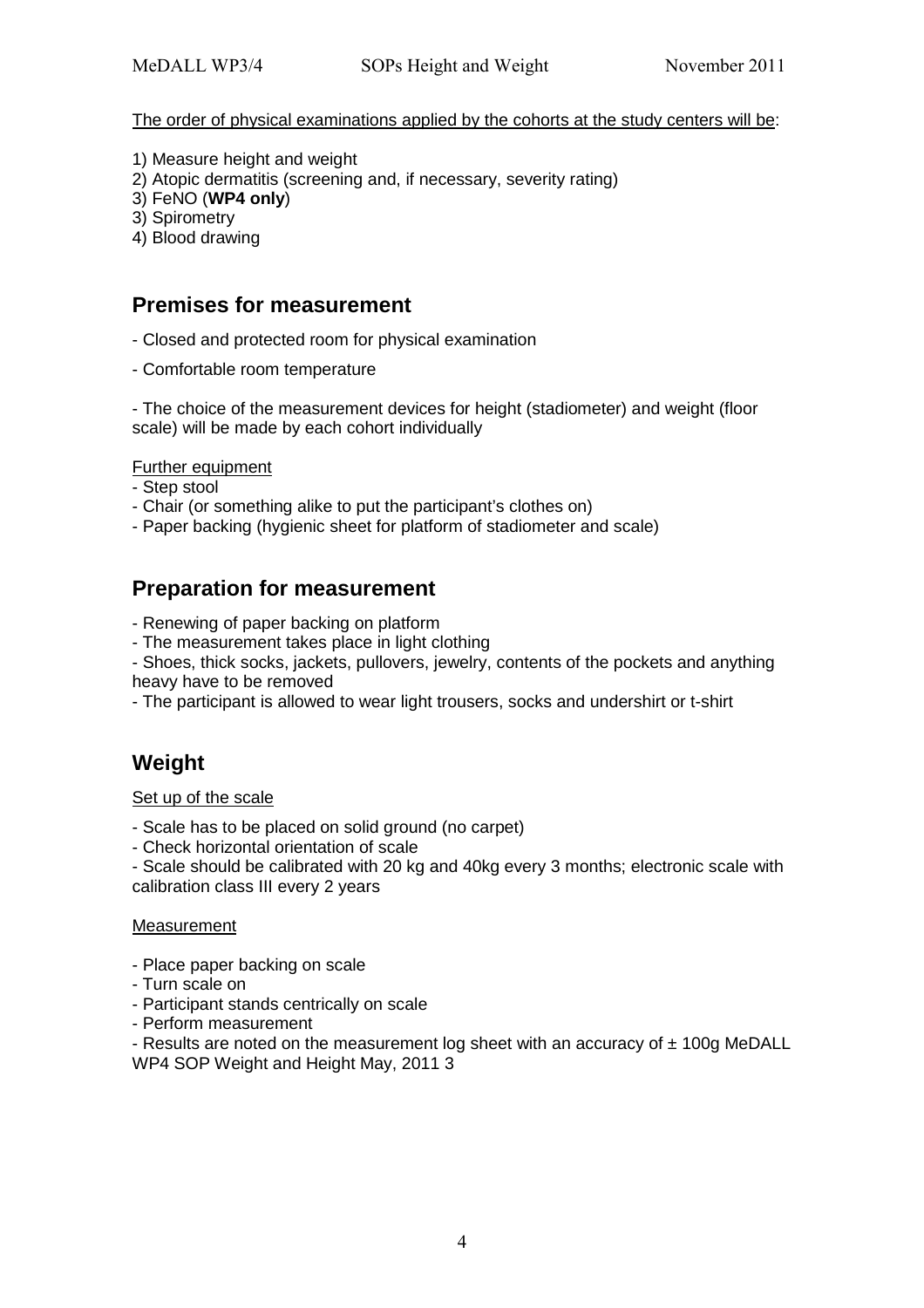# **Height**

#### Measurement

- Place paper backing on floor plate

- The participant stands upright and centrically on the floor plate, the back turning towards the meter

- The participant touches the meter with:
	- Heals
	- Buttocks
	- Back
	- Occiput

-.Place the slider above the participants head and bring orbital margin and the tragion of the participant in a horizontal line (see horizontal line in figure 1).



- The participant's hair is pressed flat by the slider

- The participant is instructed to stay in an upright position and to breathe normally during measurement

- Results are noted on the measurement log sheet with an accuracy of  $\pm$  0.1cm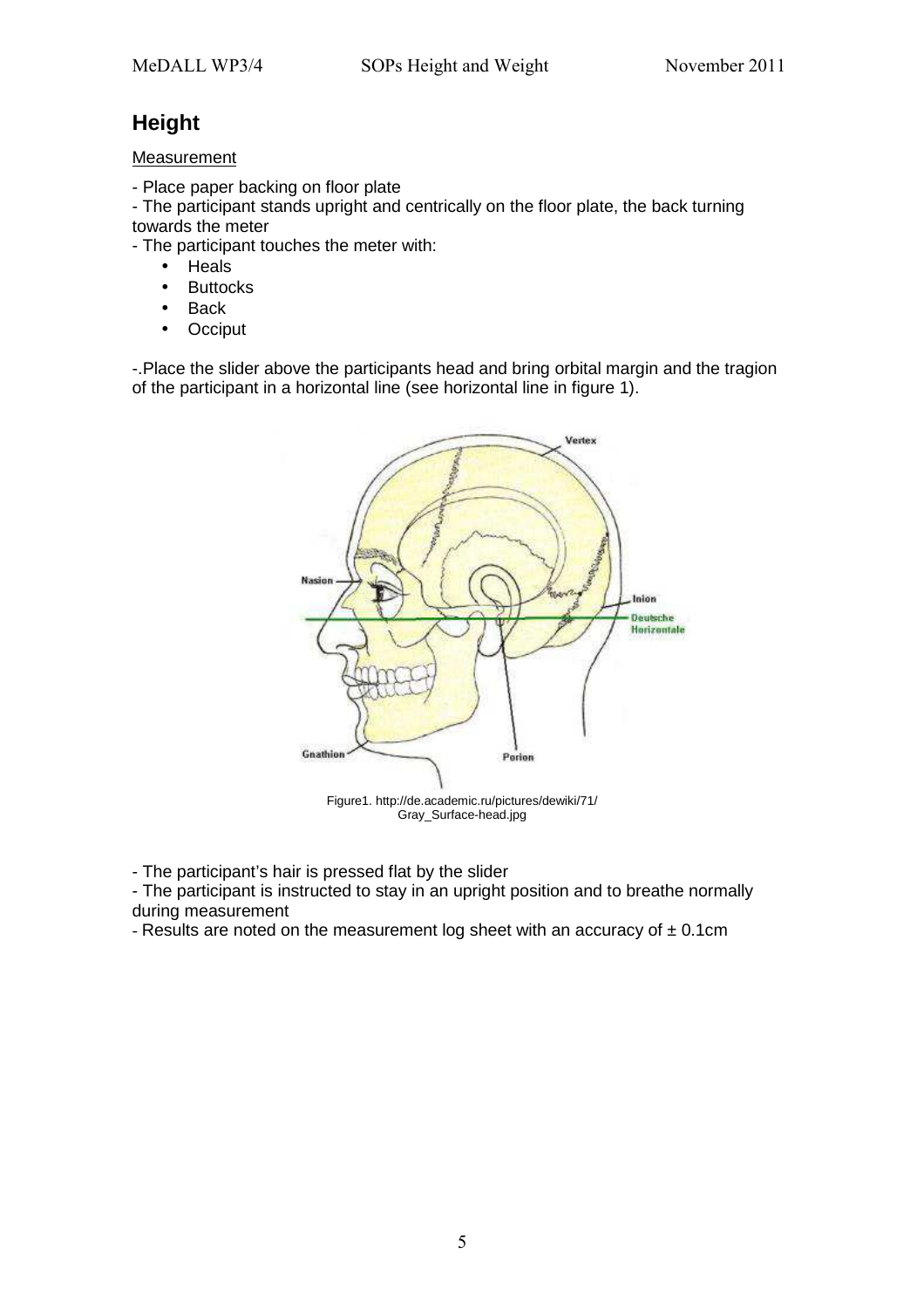# MeDALL

# **Standard Operating Procedures Atopic Dermatitis**

6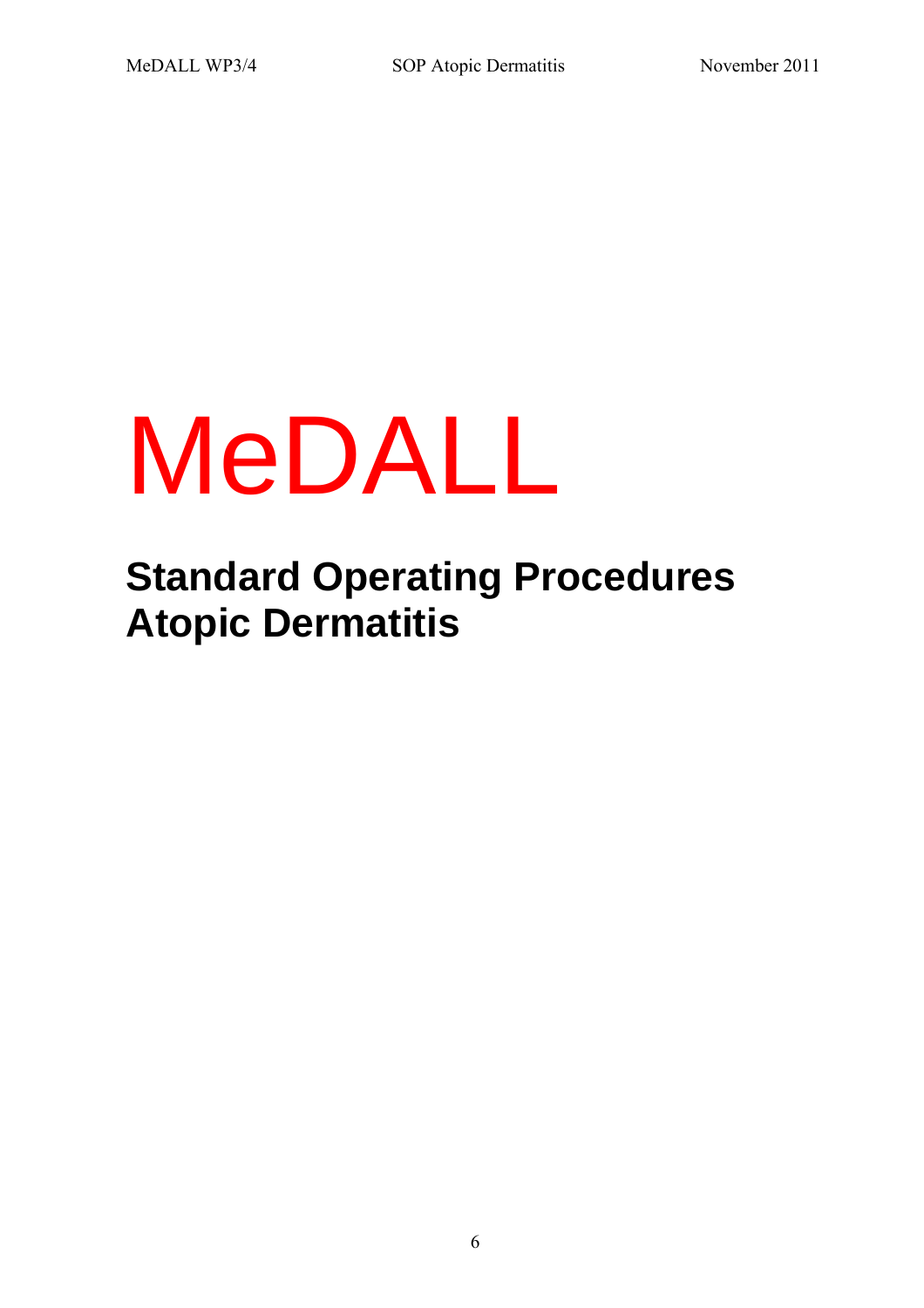# **Screening for Atopic Dermatitis**

The Hywel William's Criteria are used as screening instrument for atopic dermatitis (3 minutes, questionnaire is included in the Appendix).

(The following sections "Basic Rules" and "Clarification of Questions" derive from the United Kingdom Working Party homepage: http://www.nottingham.ac.uk/dermatology/eczema/contents.html)

#### Basic Rules

- If a problem arises with a question response, the following rules should be followed:
- The question is repeated exactly as it is written, emphasizing wording (e.g. "IN THE LAST YEAR") where there is ambiguity or misunderstanding.
- The subject is reminded that he or she should try to answer "yes" or "no" to each of the questions where these are the given answers.
- If an answer of yes or no is required and the subject does not understand the question even when repeated, the answer is coded as "no".
- For some of the questions an explanation may be given to the subject and instructions for these questions are provided below.

#### Clarification of Questions

- **Q1:** This refers to the presence/absence of itchy skin condition (the only necessary diagnostic feature) and the time period for reporting symptoms. It is important for the interviewer to emphasize the time period for reporting symptoms by repetition if necessary. We recommend retaining this question stemming as it enables one year period and point prevalence to be recorded.
- **Q2:** Age of onset: the respondent's best guess may be accepted. For surveys conducted in those aged 16 and over, the respondent's parental recall of age of onset is preferable to respondent recall.

#### **If visible flexural dermatitis/itchy skin condition (Question 3 for SCORAD and POEM) is rated with "Yes"**

→ the objective SCORAD or the POEM is used for severity rating of eczema.

# **SCORing Atopic Dermatitis (SCORAD)**

The objective SCORAD rates symptom severity of dermatitis on two levels (evaluation sheet in included in the Appendix):

- (A) extend of symptoms
- (B) intensity of symptoms.

(The following sections "Analyses of surface involvement" and "Grading of Intensity" derive from the SCORAD homepage: http://adserver.sante.univ-nantes.fr/Scorad\_Course/How.html)

#### The physical examination

• For the physical examination the participants should get undressed (underwear remains on).

#### **(A) Analysis of surface involvement**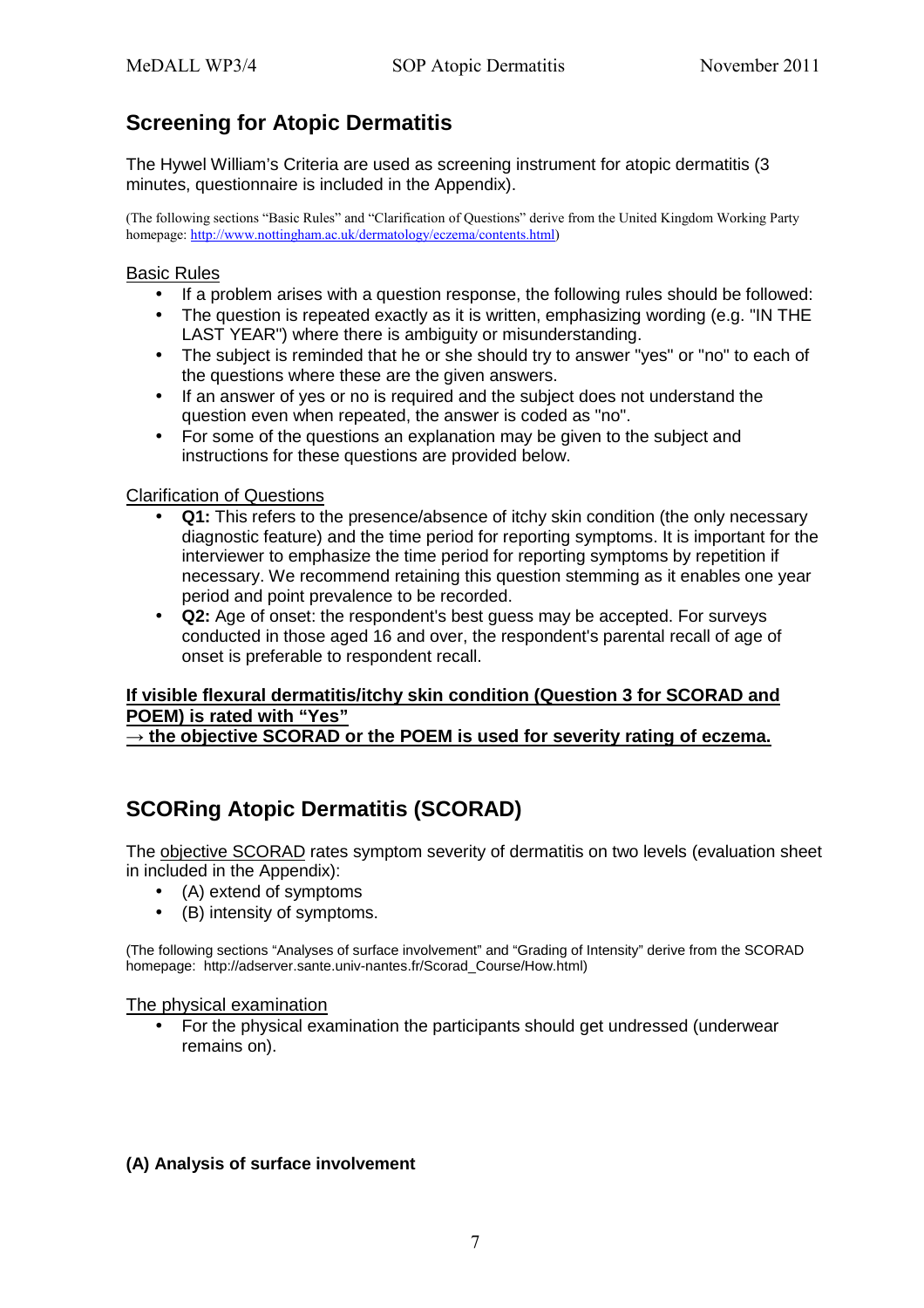- During the clinical examination, draw the involved areas on the evaluation sheet.
- Then calculate the proportion of involved surface area segment by segment (see this Figure 1). For participants >20 months of age, the surfaces are counted as the following proportions:

#### Front

- Face  $4.5\%$
- Upper Limbs 9%
- Trunk 18%
- Hands 1% per palm (according to the European task force on AD), so 2%
- Lower Limbs 18%
- Genitals 1%

#### Back

- Head 4.5%
- Upper Limbs 9%
- Trunk 18%
- Lower Limbs 18%
- Total the results for all segments. (If every segment would be rated as 100% involved, this would result in a maximum score of surface involvement of 102%).



Figure 1. On this example, 3/4th of the right lower limb corresponds to a score of about 7/9 (Ref: http://adserver.sante.univ-nantes.fr/Scorad\_Course/Example.html).

Training for section (A) is offered on the following website: http://adserver.sante.univ-nantes.fr/Scorad\_Course/Case\_2\_spread.html.

**(B) Grading of intensity**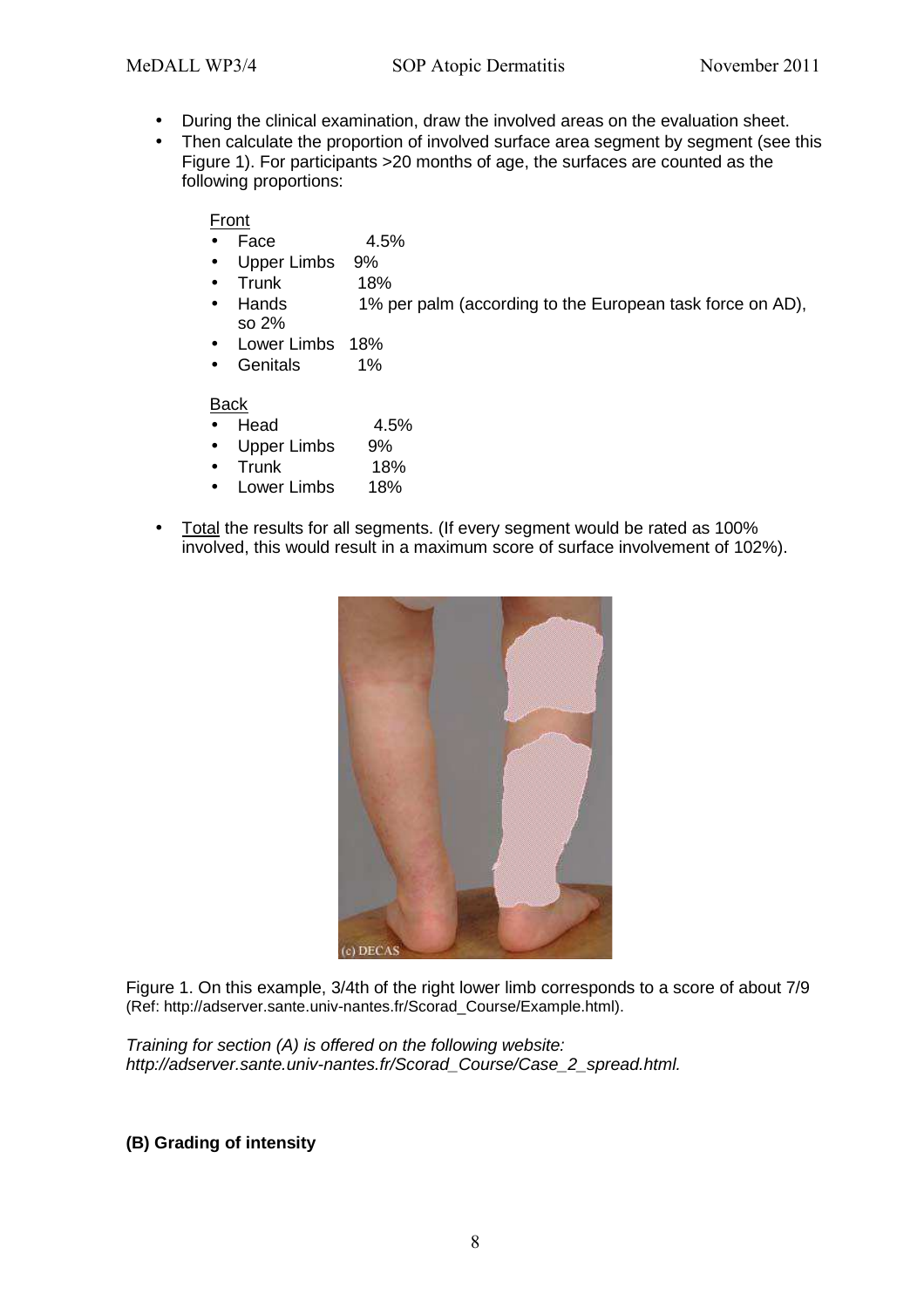- Choose the representative area: In patients with areas varying in severity, a representative area of mean involvement is chosen. Dryness should be evaluated in a remote area of noninflammatory skin.
- Identify the elementary lesions (see Figure 2).



Figure 2. Identification of each item is the first step followed by evaluation of intensity on a scale of 0 to 3. The total for the intensity criteria is based on a maximum of 18. (Ref: http://adserver.sante.univ-nantes.fr/Scorad\_Course/Identify.html) Training for section (B) is offered on the following website:

http://adserver.sante.univ-nantes.fr/Scorad Course/Case 2 intensity.html.

#### Scoring

Skin "lesions are not included in the scoring if they make less than 3% of the body surface"

The score is calculated by the following formula: - A/5 + 7B/2 (**maximum score 83.4**)\*

Alternatively, the SCORAD homepage offers the calculation of the score: http://adserver.sante.univ-nantes.fr/Compute.html.

\*Concerning the computation of the SCORAD, there are two rules depending on the age of the patient:

- In children **aged<2 years, genitals and palms should not be considered**. **The sum of body areas is 101.**
- In children a**ged >2 two years and adults, genitals (1) and palms (1+1) should be considered**. **The sum of body areas is 102**.

Totals are not 100.This is explained by the fact that the SCORAD is based on "the rule of nine"; in other words, the A component of the score is the sum of multiples of nine and of three points representing genitals and palms.

However, since we will only measure the objective SCORAD, the grading should be the following:

- $< 15$  Mild
- 15-40 Moderate
- >40 Severe

### **Patient Oriented Eczema Measure (POEM)**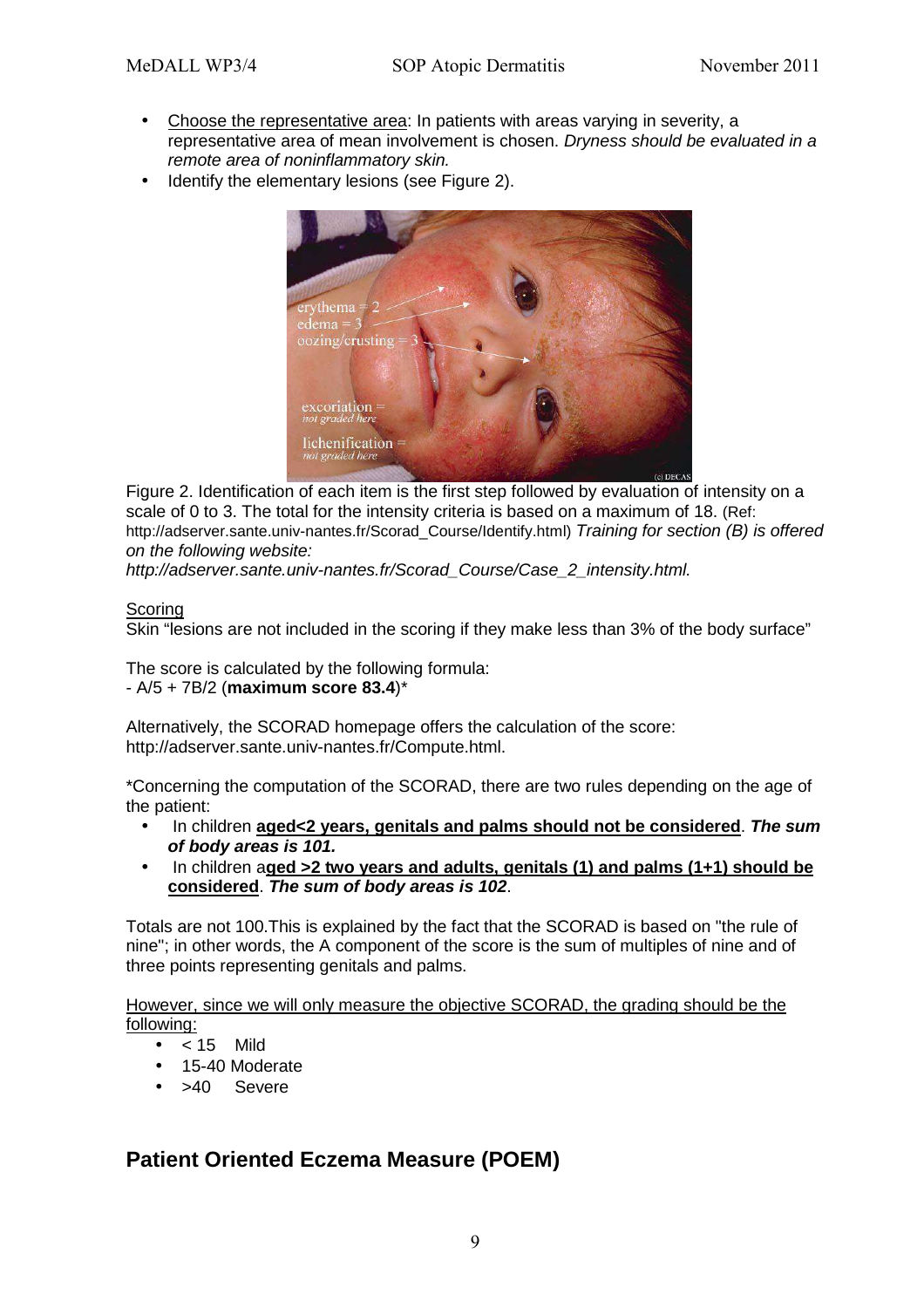If visible flexural dermatitis is rated with "Yes", the POEM might be alternatively applied instead of the SCORAD.

While the SCORAD is an observer-based severity rating, the POEM is a patient-based and therefore self-assessed questionnaire on symptom severity of eczema (3 minutes, questionnaire in included in the Appendix).

### **Appendix**

Hywel William's Criteria IF YOU USE THE SCORAD FOR SEVERITY RATING

#### **1. IN THE LAST YEAR, have you had an ITCHY skin condition - by itchy we mean scratching or rubbing the skin?** YES[ ] NO[ ]

NO: Please, skip the following questions and proceed with the FeNO measurement. YES: Please proceed with question 2.

**2. How old have you been when this skin condition began?**  Under 2 [ ] 2 to 5 [ ] 6 to 10 [ ] Over 10 [ ]

#### **Physical examination by investigator: 3. Is there visible dermatitis today?**

YESI 1 NO[ 1

NO: Please, skip the SCORAD and proceed with the FeNO measurement. YES: Please proceed with the SCORAD.

#### Hywel William's Criteria IF YOU USE THE POEM FOR SEVERITY RATING

#### **1. IN THE LAST YEAR, have you had an ITCHY skin condition - by itchy we mean scratching or rubbing the skin?** YES[ ] NO[ ]

NO: Please, skip the following questions and proceed with the FeNO measurement. YES: Please proceed with question 2.

#### **2. How old have you been when this skin condition began?**

Under 2 [ ] 2 to 5 [ ] 6 to 10 [ ] Over 10 [ ]

### **3. Have you had this ITCHY skin condition in the LAST WEEK?** YES[ ] NO[ ]

NO: Please, skip the POEM and proceed with the FeNO measurement. YES: Please proceed with the POEM.

Definition: One or more patches of dermatitis affecting ankles, fronts of elbows, sides or front of the neck, or around the ears or eyes. Dermatitis may be defined as "poorly demarcated erythema with surface change". Surface change can mean scaling, crusting, vesicles or lichenification.

The photographic protocol for observers is a reference manual for recording signs of visible flexural dermatitis and can be downloaded from the following website: http://www.nottingham.ac.uk/dermatology/eczema/Section3-2.html.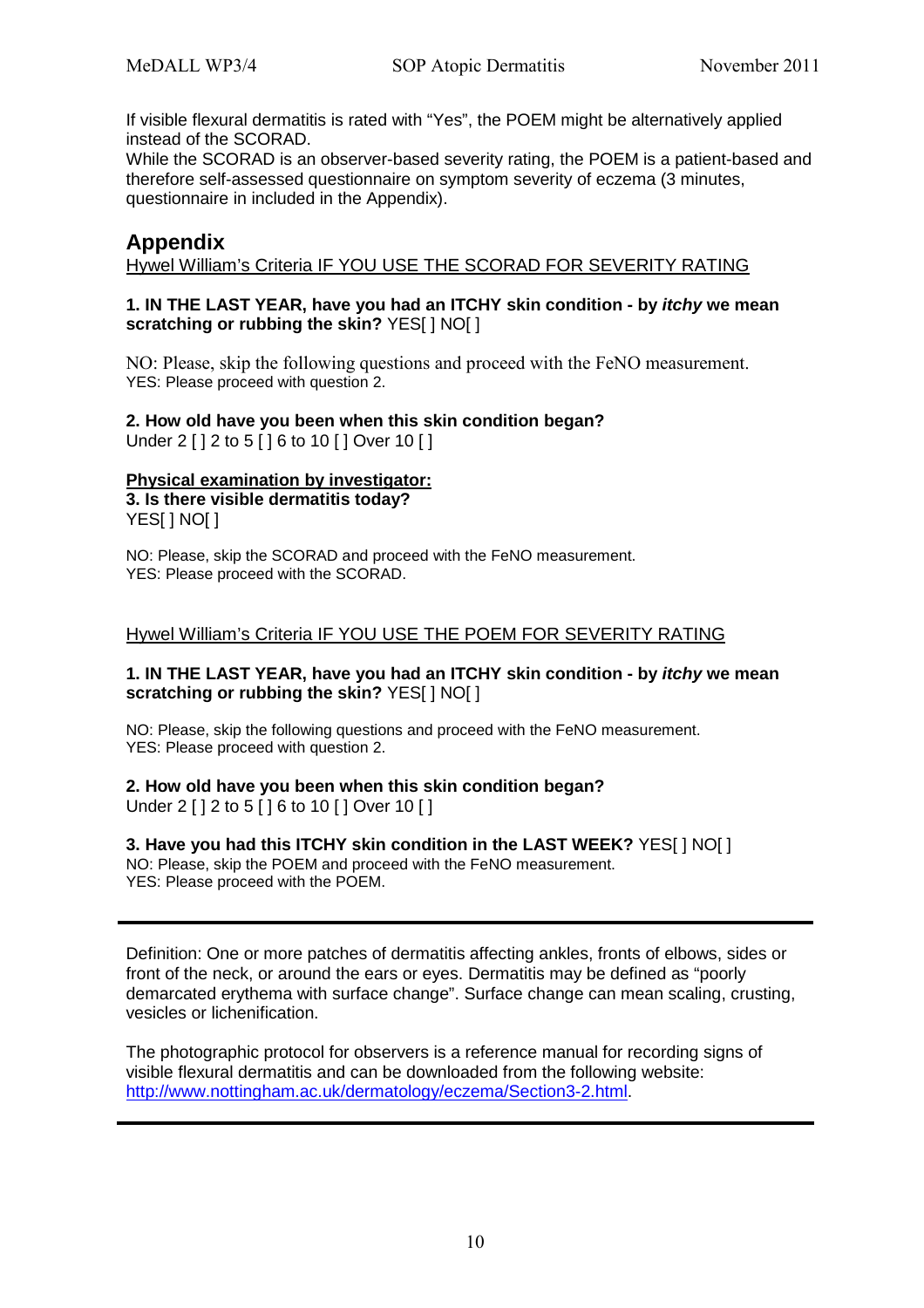Objective SCORAD evaluation sheet (Please note that subjective measurements (C) will not be measured. Only extent (A) and intensity (B) will be measured with additional 10 points for disfiguring/functional lesions if any).



Ref: European Task Force on Atopic Dermatitis. Severity scoring of atopic dermatitis: the SCORAD Index (consensus report of the European Task Force on Atopic Dermatitis) (1993). *Dermatology* 186:23–31.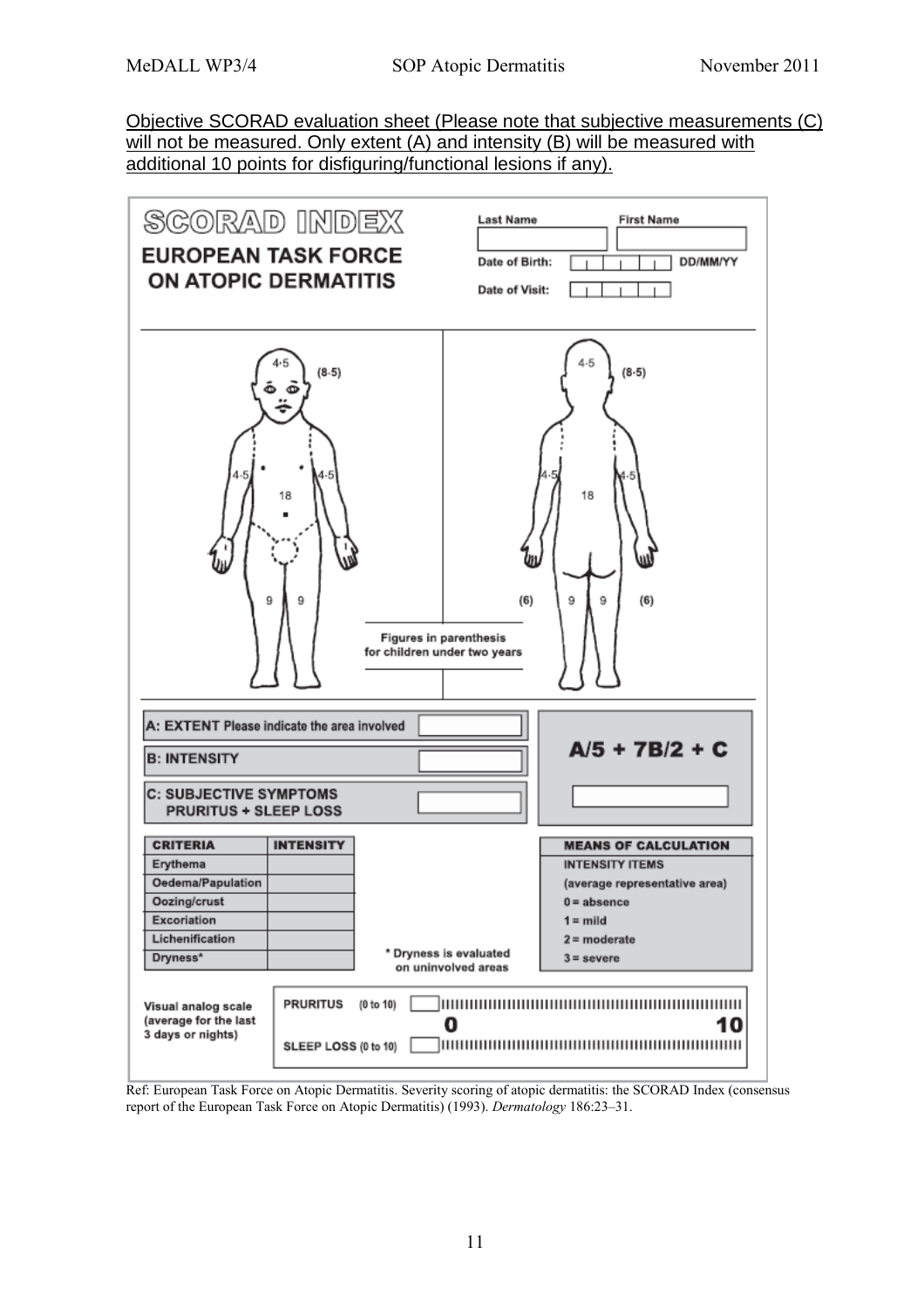Patient-Orientated Eczema Measure (POEM) Name: Date: Date of birth:

Total POEM score (maximum 28):

#### **Please circle one response for each of the seven questions below. Young children should complete the questionnaire with the help of their parents. Please leave blank any questions you feel unable to answer.**

**1. Over the last week, on how many days has your / your child's skin been itchy because of the eczema?**  No days/ 1-2 days/ 3-4 days/ 5-6 days/ Every day

**2. Over the last week, on how many nights has your / your child's sleep been disturbed because of the eczema?**  No days/ 1-2 days/ 3-4 days/ 5-6 days/ Every day

#### **3. Over the last week, on how many days has your / your child's skin been bleeding because of the eczema?**

No days/ 1-2 days/ 3-4 days/ 5-6 days/ Every day

## **4. Over the last week, on how many days has your / your child's skin been weeping or oozing**

**clear fluid because of the eczema?**  No days/ 1-2 days/ 3-4 days/ 5-6 days/ Every day

#### **5. Over the last week, on how many days has your / your child's skin been cracked because of the eczema?**

No days/ 1-2 days/ 3-4 days/ 5-6 days/ Every day

**6. Over the last week, on how many days has your / your child's skin been flaking off because of the eczema?** 

No days/ 1-2 days/ 3-4 days/ 5-6 days/ Every day

**7. Over the last week, on how many days has your / your child's skin felt dry or rough because of the eczema?**  No days/ 1-2 days/ 3-4 days/ 5-6 days/ Every day

© CR Charman, AJ Venn, HC Williams, December 2004. Patient-Orientated Eczema Measure (POEM)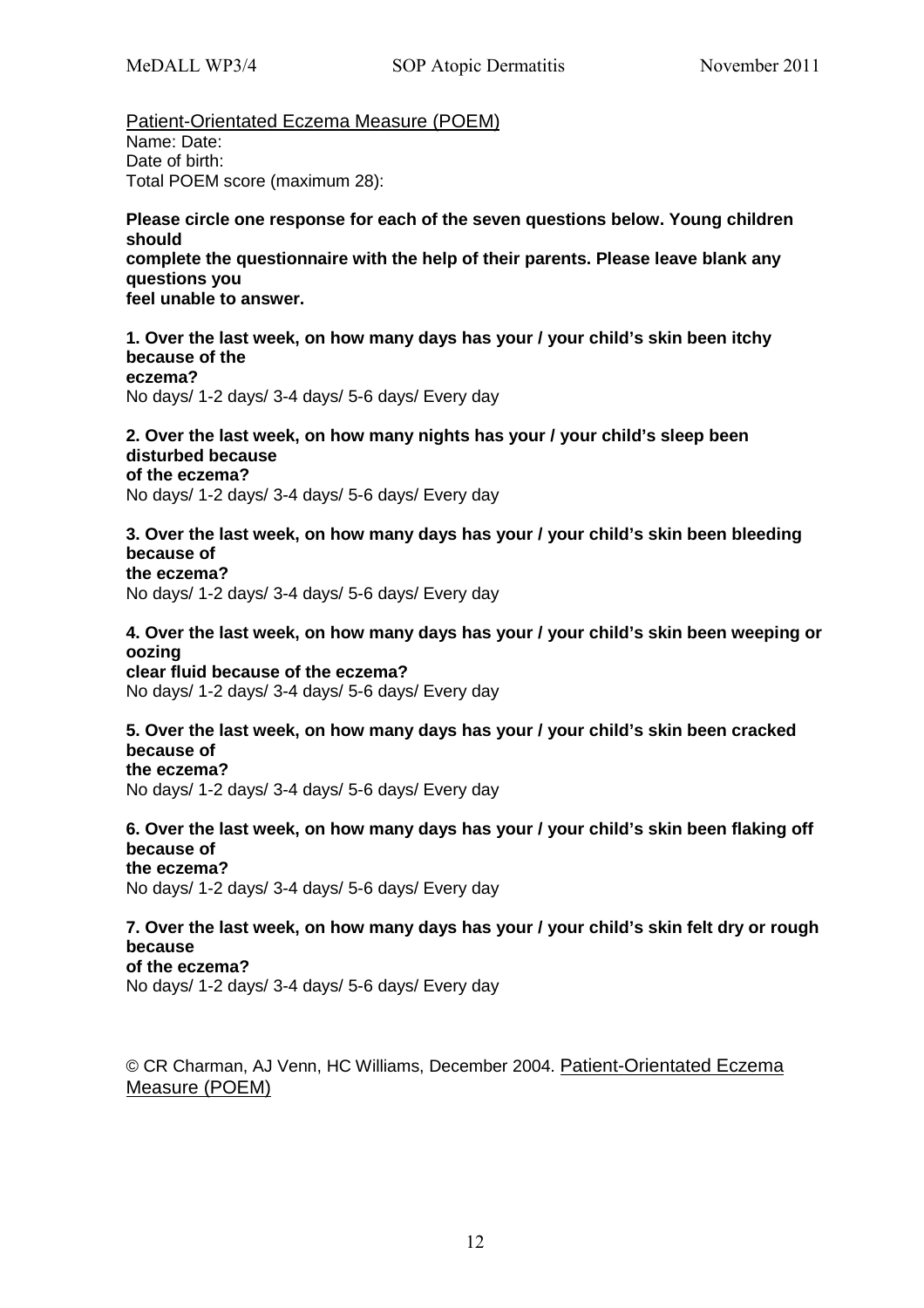# MeDALL **Standard Operating Procedure FeNO**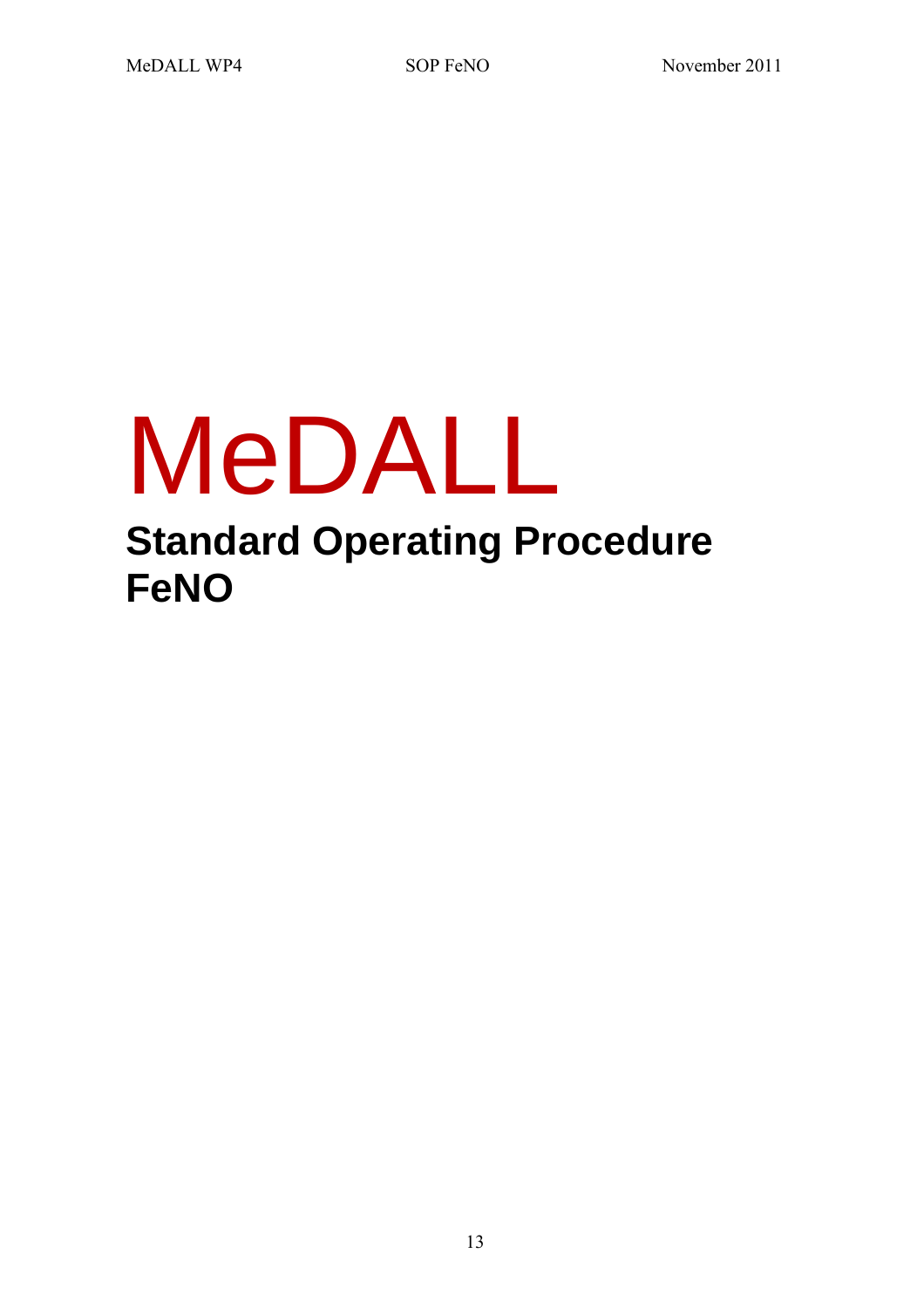# **ERS/ATS guidelines**

All cohorts apply the ERS/ATS guidelines for measurement of FeNO.

The following descriptions are selected sections from the ERS/ATS guideline: ATS/ERS Recommendations for Standardized Procedures for the Online and Offline Measurement of Exhaled Lower Respiratory Nitric Oxide and Nasal Nitric Oxide (2005). Am J Respir Crit Care Med 171: 912–930.

# **General Principles Regarding Exhaled NO Measurement**

- Because spirometric maneuvers have been shown to transiently reduce exhaled NO levels, it is recommended that **NO analysis is performed before spirometry**. The same stipulation applies to other taxing respiratory maneuvers, unless these can be shown not to influence exhaled NO. The FeNOmaneuver itself and body plethysmography do not appear to affect plateau exhaled NO levels.
- **Breath-hold** results in NO accumulation in the nasal cavity, lower airway, probably in the oropharynx, which causes NO peaks in the exhalation profiles of NO versus time and is **discouraged in the standardized techniques**.
- Patients should refrain from eating and drinking for 1 hour before exhaled NO measurement. It is possible that a mouthwash may reduce the effect of nitratecontaining foods. **Recent food intake and drinking of the participant will be assessed by questionnaire.**
- It is uncertain whether measurements need to be standardized for time of day. Where possible, serial **NO measurements in the same period of the day should be performed** and the **time of day should always be recorded**.
- Subjects should not smoke in the hour before measurements, and **short- and longterm active and passive smoking history should be recorded**.
- FeNO measurements should be deferred until recovery from upper and lower respiratory tract viral infections if possible or the infection should be recorded in the chart.
- The potential effect of drugs on NO cannot be excluded, and all current medication and time administered should be recorded.

*→* Please, see the attachment for questions to be used before physical examination.

# **Recommended Technique for Online Adult Exhaled NO Measurement**

- **Mobile phones should be switched off during measurement.**
- **For each maneuver the number of the maneuvers will be recorded.**

#### Inspired gas source

- The use of NO free air (containing < 5 ppb) for inhalation is preferable.
- In all studies, it is advisable to record ambient levels of NO.

#### Inhalation Phase

- The patient should be seated comfortably, with the mouthpiece at the proper height and position.
- A nose clip should not be used. However, if a subject cannot avoid nasal inspiration (seen as an early expiratory peak) or nasal exhalation, a nose clip may be used.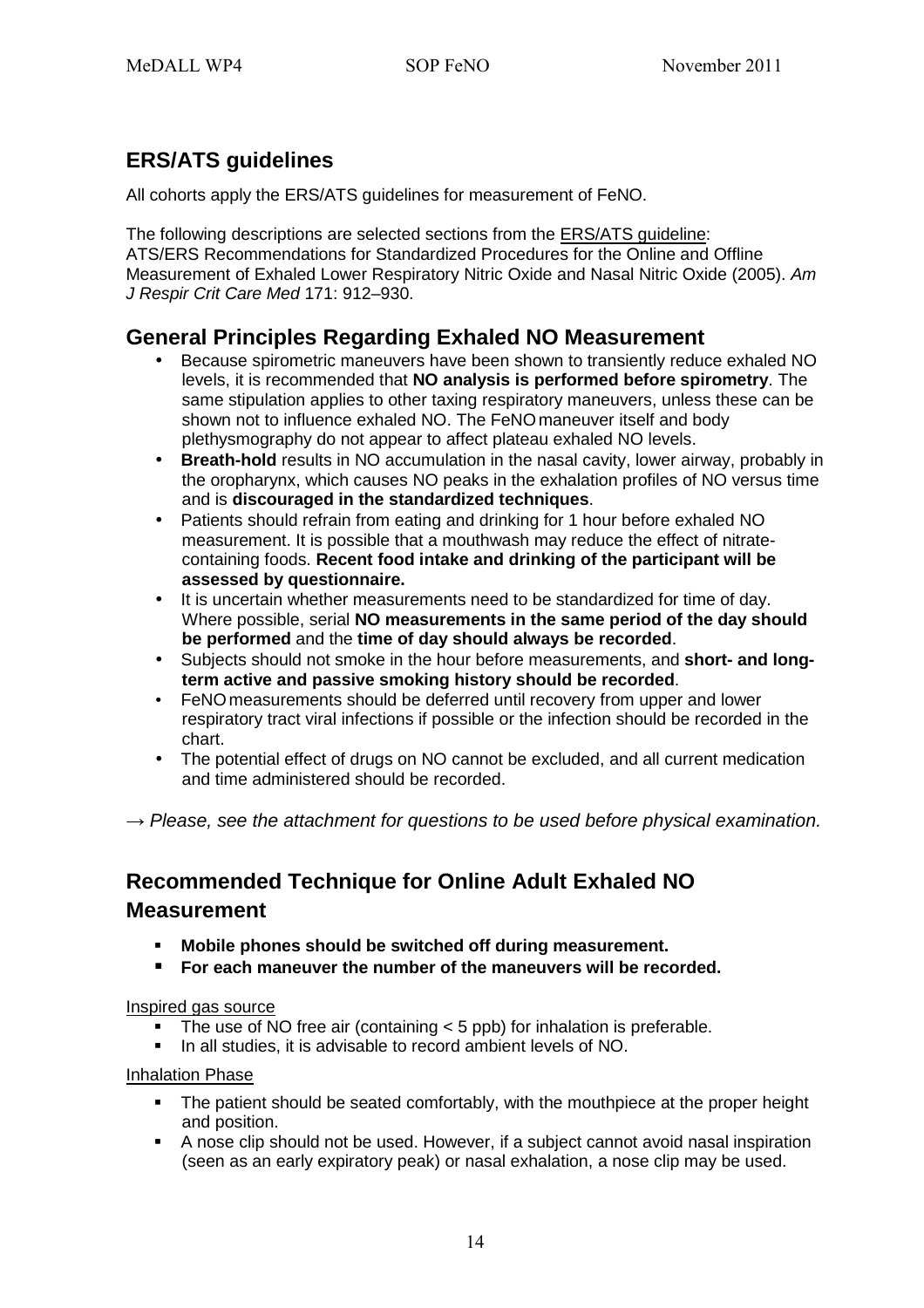- The patient inserts a mouthpiece and **inhales over 2 to 3 seconds through the mouth to total lung capacity** (TLC, most constant point in the respiratory cycle) or near TLC if TLC is difficult.
- The patient **exhales immediately**, because breath holding may affect FeNO.

#### Exhalation phase

Two factors are critical in ensuring reproducible and standardized measurements of lower respiratory tract exhaled NO:

- (1) Exclusion of nasal NO
	- a. Closure of the velopharyngeal aperture during exhalation by exhaling against an expiratory resistance with subjects asked to maintain a positive mouthpiece pressure (at least 5 cm  $H_2O$  and less than 20 cm  $H_2O$ )
- (2) Standardization of exhalation flow rate.
	- a. A **flow rate of 0.05 L/second (BTPS)** appears to be a reasonable compromise between measurement sensitivity and patient comfort, is acceptable to and reproducible in children and adults.
	- b. In all cases, the **expiration flow should be clearly recorded** and reported in any publications.

## **Interpretation of NO Single-Breath Profiles**

Constant flow rate exhalations result in a single-breath NO profile (exhaled NO vs. time plot) that consists of a washout phase followed by an NO plateau, which is usually reproducible and flat but may slope up or down.

The washout phase is sometimes followed by an early NO peak before the plateau.

 $\rightarrow$  Early peaks are ignored, and only NO plateaus are interpreted.

Plateau Definition

- The duration of exhalation must be at least 6 seconds for children >12 years and adults
- The exhaled volume must be at least 0.3 L in adults at an exhalation flow rate of 0.05 L/second to allow the airway compartment to be washed out and a reasonable plateau achieved.
- The plateau concentration in NO should be evaluated over a 3-second (0.15 L) window of the exhalation profile according to the following quidelines:
	- The plateau can be considered to begin at Point A and end at Point B (see Figure 1).

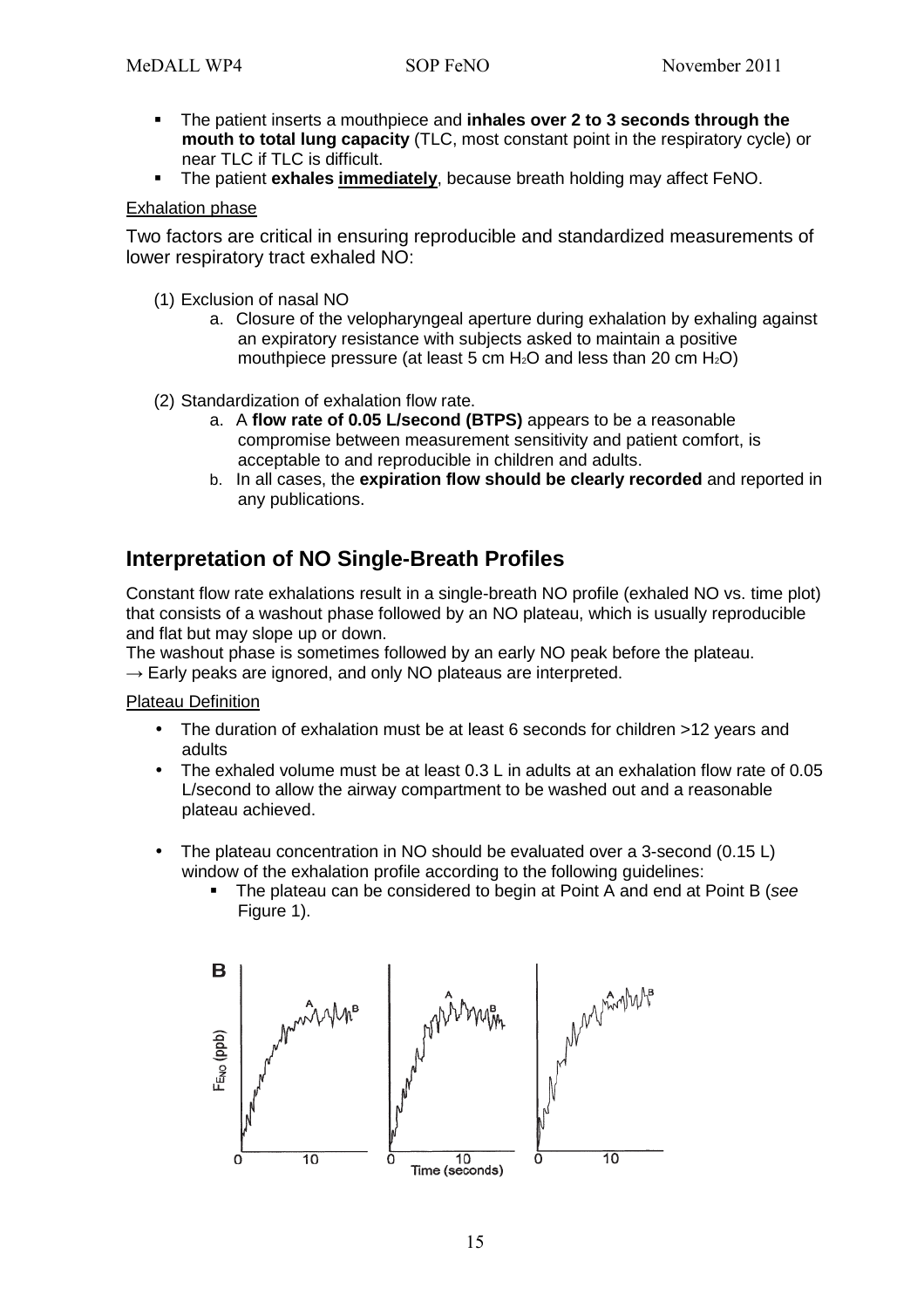Figure 1. Schematic diagram of exhaled NO and pressure profiles showing horizontal, up- and downsloping NO plateaus with the start (A) and the end (B) of an NO plateau as defined in the text.

(from: ATS/ERS Recommendations for Standardized Procedures for the Online and Offline Measurement of Exhaled Lower Respiratory Nitric Oxide and Nasal Nitric Oxide (2005). Am J Respir Crit Care Med 171: 912– 930.)

- The magnitude of the slope should be minimized using the following criteria:
	- **Points A and B should be chosen to define the first 3-second window in the** exhaled concentration profile such that the absolute magnitude of A–B is less than 10%.
	- No point within the 3-second window should deviate from either the value at Point A or B by more than 10%.
	- The plateau concentration, FeNO, is then defined at the mean concentration over this 3-second window.
	- Once a 3-second plateau is achieved, there is no reason to continue the exhalation.
- For FeNOvalues of less than 10 ppb, the 10% plateau criterion may be difficult to fulfill because of instrument variability and patient flow rate control variability; in such cases:
	- a change of 1 ppb or less between Points A and B is an acceptable plateau.

Online electronic analysis of NO profiles allows automatic identification of a valid NO plateau according to these criteria. At the recommended flow rate of 0.05 L/second, plateaus are general

flat and clearly discernible.

- Repeated, reproducible exhalations should be performed to obtain **at least one NO plateau value**.
- **At least 30 seconds of relaxed tidal breathing off the NO measurement circuit** should elapse **between exhalations to allow subjects to rest**. Care must be taken not to exhaust the patient when repeated exhalations are unsatisfactory.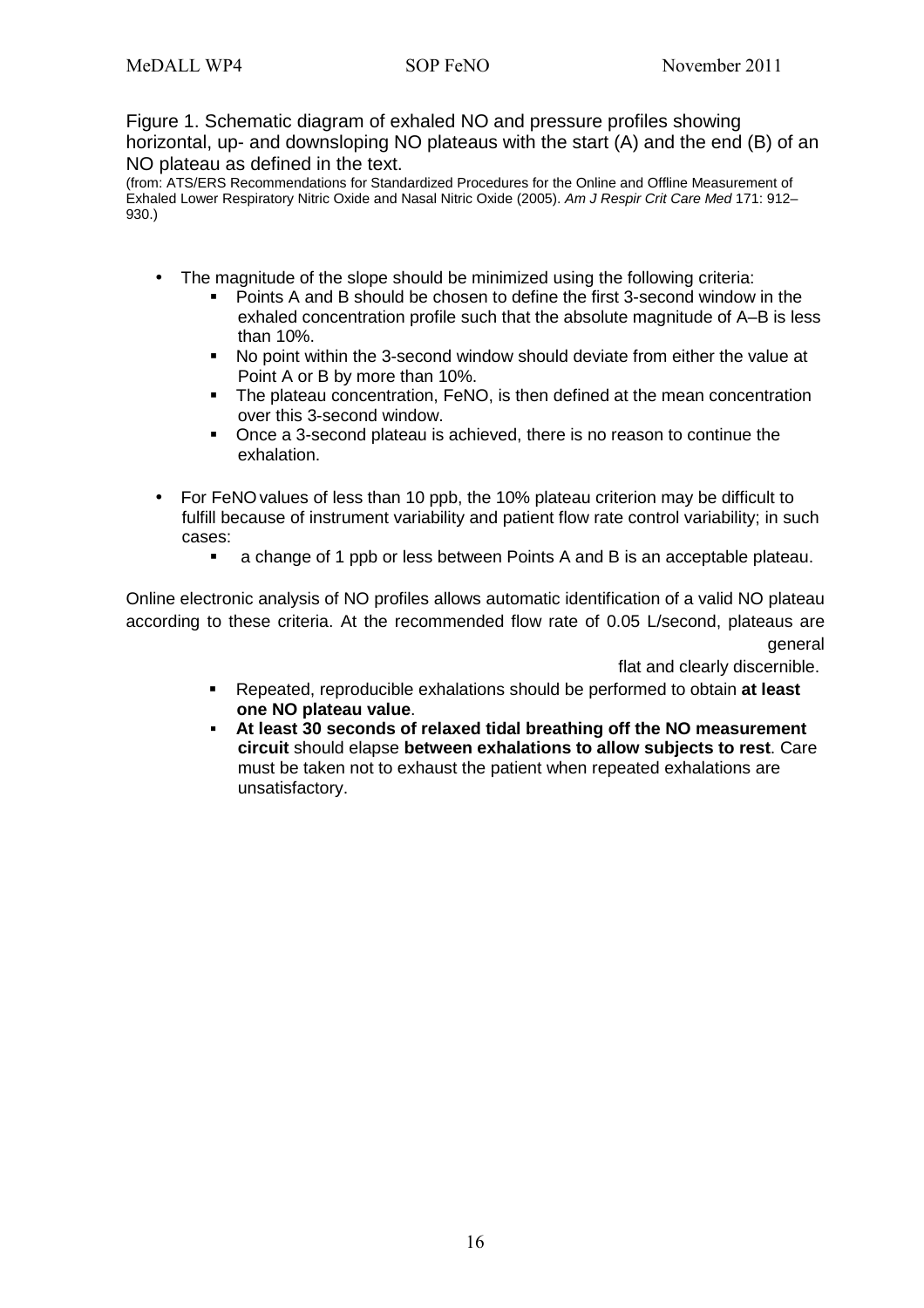## Appendix

## **Question to be asked before NO measurement and spirometry**

- 1) Did you smoke today? Yes/No
	- If yes, when did you smoke last? \_\_\_\_\_\_\_hours ago.
- Have you been staying at indoor locations where someone else smoked today?
	- If yes, the smoke exposure is how long ago? hours ago.
- 2) Do you have an on-going respiratory infection or cold? Yes/No
- 3) Have you had asthma symptoms in the last week? Yes/No
- 4) Did you take medication today? Yes/No
	- If yes, which? (please specify)
- 5) Do you have a runny or blocked nose today? Yes/No
- 6) Did you eat (meal, snack) or drink today? Yes/No
	- If yes, when did you eat last? \_\_\_\_\_\_\_\_\_ hours ago.
	- If yes, when did you drink last? hours ago.

7) Have you in the past 6 hours, had any food with caffeine, (chocolate, cola, ice tea, energy drink,

tea, green tea, coffee). Yes/No

- If yes, when was your last caffeine intake? \_\_\_\_\_\_\_\_\_\_\_ hours ago
- And how much? (1) A little bit (small piece of chocolate, small drink)/ (2) a lot (bar of chocolate, bottle or can of drink).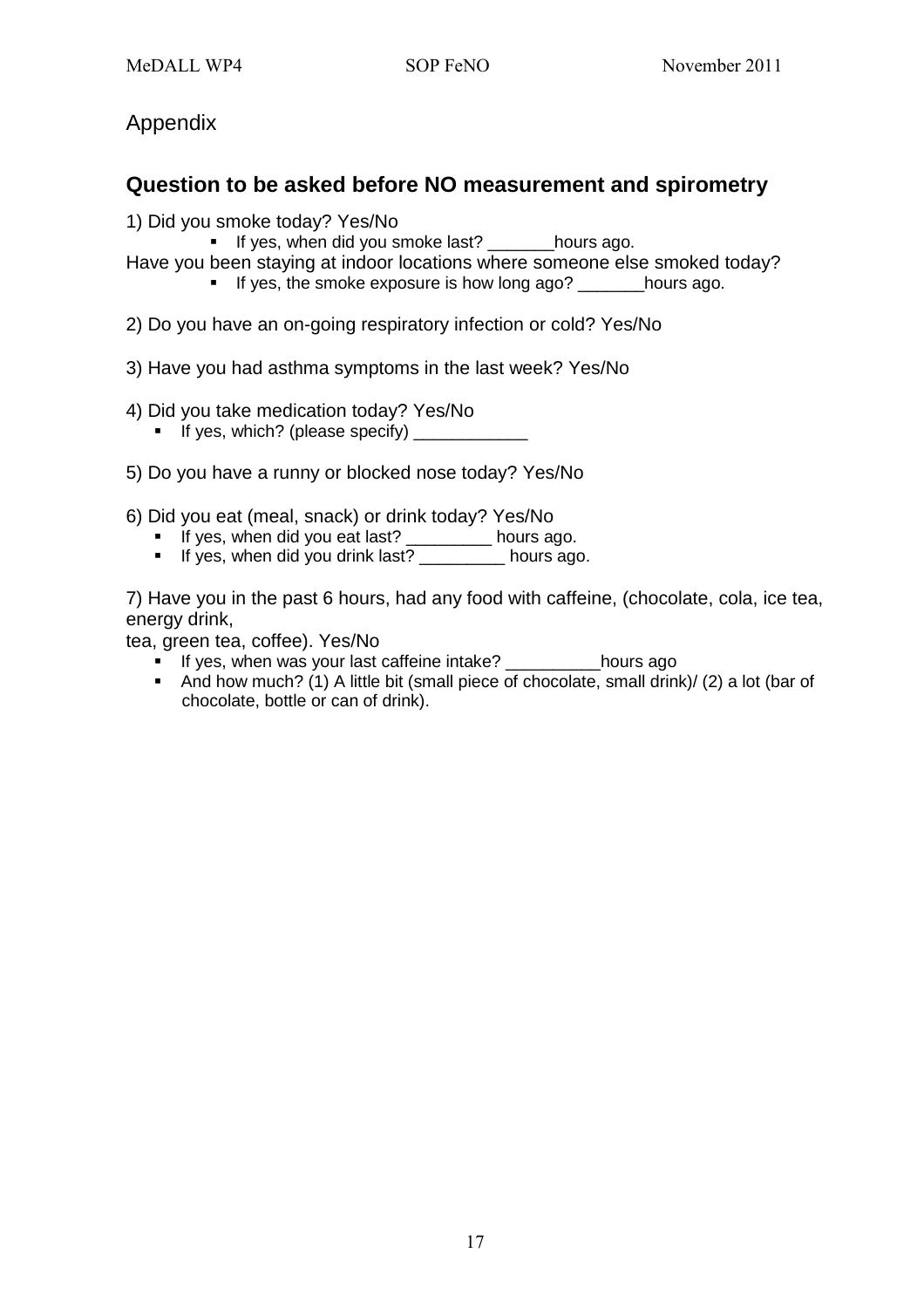# MeDALL

# **Standard Operating Procedures Spirometry**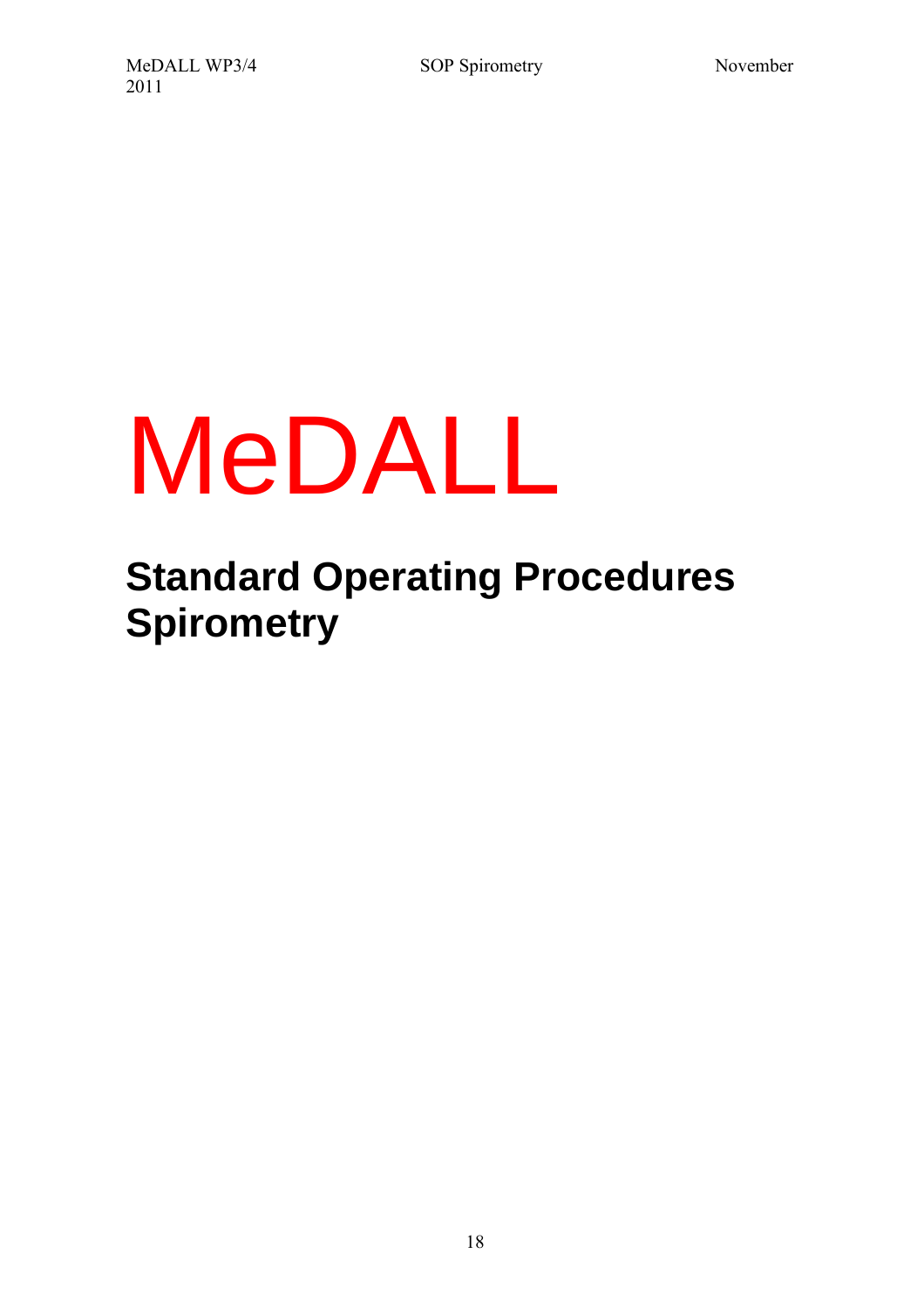# **ERS/ATS guidelines**

All cohorts apply the ERS/ATS quidelines for spirometry.

The following descriptions are selected sections from the ERS/ATS guideline:

Series "ATS/ERS Task Force: Standardisatin of Lung Function Testing": Standardisation of spirometry. (2005) Eur Respir J; 26:319-338.

#### Indices to be determined by the MeDALL WP4 cohorts

- 1) Forced vital capacity (FVC)
- $2)$  Forced expiratory volume in one second (FEV<sub>1</sub>).
- 3) FEV6, FEV.50, FEV.75
- 4) Mean forced expiratory flow between 25% and 75% of the FVC (FEF25-75%)
- 5) Maximal instantaneous forced expiratory flow where 50 % of the FVC remains to be expired (MEF50)
- 6) Peak expiratory flow (PEF)

#### Quality Control

- Temperature and humidity will be recorded in the room where spirometry is measured.
- A log of calibration results is maintained;
- the documentation of repairs or other alterations which return the equipment to acceptable operation;
- the dates of computer software and hardware updates or changes;
- if equipment is changed or relocated (e.g. industrial surveys), calibration checks and quality-control procedures must be repeated before further testing begins.

#### **Calibration**

- The syringe used to check the volume calibration of spirometers must have an accuracy of ±15 mL or ±0.5% of the full scale (15 mL for a 3-L syringe).
- The manufacturer must provide recommendations concerning appropriate intervals between syringe calibration checks. Calibration syringes should be periodically (e.g. monthly) leak tested at more than one volume up to their maximum (this can be done by attempting to empty them with the outlet corked).
- A dropped or damaged syringe should be considered out of calibration until it is checked.
- A calibration check is different from calibration and is the procedure used to validate that the device is within calibration limits, e.g. ±3% of true.
- If a device fails its calibration check, a new calibration procedure or equipment maintenance is required.
- Calibration checks must be undertaken daily, or more frequently, if specified by the manufacturer.

#### Quality control for volume-measuring devices

The volume accuracy of the spirometer must be checked at least daily, with a single discharge of a 3-L calibrated syringe.

More frequent checks may be required:

- 1) during industrial surveys or other studies in which a large number of subject manoeuvres are carried out, the equipment's calibration should be checked more frequently than daily
- 2) when the ambient temperature is changing, volume accuracy must be checked more frequently than daily and the BTPS correction factor appropriately updated.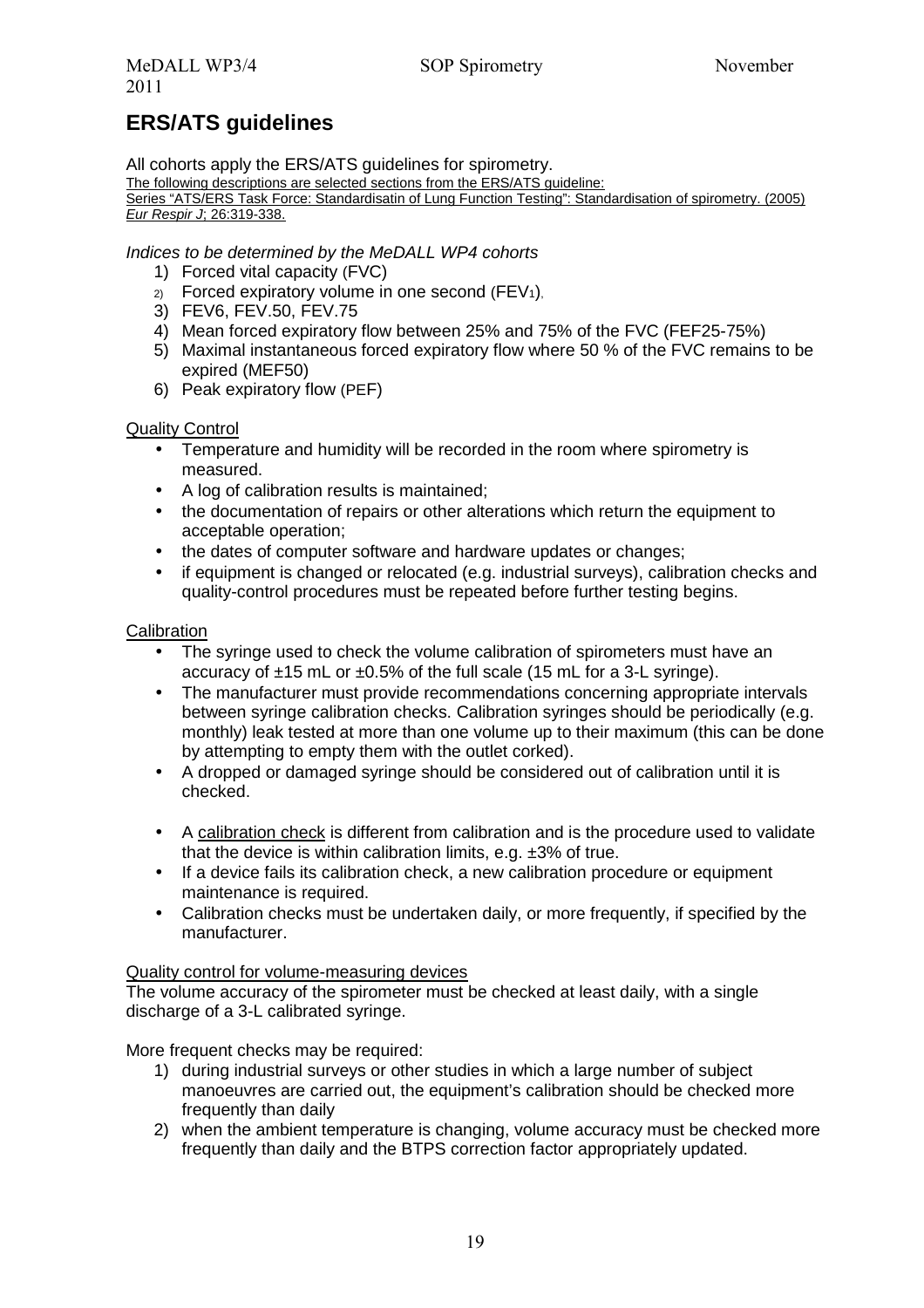MeDALL WP3/4 SOP Spirometry November 2011

Check over the entire volume range using a calibrated syringe or an equivalent volume standard. The measured volume should be within ±3.5% of the reading or 65 ml, whichever is greater. This limit includes the 0.5% accuracy limit for a 3-L syringe.

#### Quality control for flow-measuring devices

With regards to volume accuracy, calibration checks must be undertaken at least daily, using a 3-L syringe discharged at least three times to give a range of flows varying between 0.5 and 12 Ls-1 (with 3-L injection times of  $\sim$ 6 s and  $\sim$ 0.5 s).

The volume at each flow should meet the accuracy requirement of  $\pm 3.5\%$ .

For devices using disposable flow sensors, a new sensor from the supply used for patient tests should be tested each day. For linearity, a volume calibration check should be performed weekly with a 3-L syringe to deliver three relatively constant flows at a low flow, then three at a mid-range flow and finally three at a high flow. The volumes achieved at each of these flows should each meet the accuracy requirement of ±3.5%.

#### **Test procedure**

Three distinct phases to the FVC manoeuvre:

- 1) maximal inspiration;
- 2) a ''blast'' of exhalation;
- 3) continued complete exhalation to the end of test (EOT).
	- Check the spirometer calibration
	- Wash hands
	- Instruct and demonstrate the test to the subject, to include
		- o Correct posture with head slightly elevated
		- o Inhale rapidly and completely
		- o Position of the mouthpiece (open circuit)
		- o Exhale with maximal force
	- Perform manoeuvre (closed circuit method)
		- o Have subject assume the correct posture
		- o Attach nose clip, place mouthpiece in mouth and close lips around the mouthpiece
		- o Inhale completely and rapidly with a pause of <1 s at total lung capacity (TLC)
		- o Exhale maximally until no more air can be expelled while maintaining an upright posture
		- o Repeat instructions as necessary, coaching vigorously
	- Repeat for a minimum of three manoeuvres in acceptable limits; no more than eight are usually required
	- Check test repeatability and perform more manoeuvres as necessary.

#### **Acceptability criteria for manoeuvres**

• A satisfactory start of test and a satisfactory end of test (EOT), i.e. a plateau in the volume–time curve.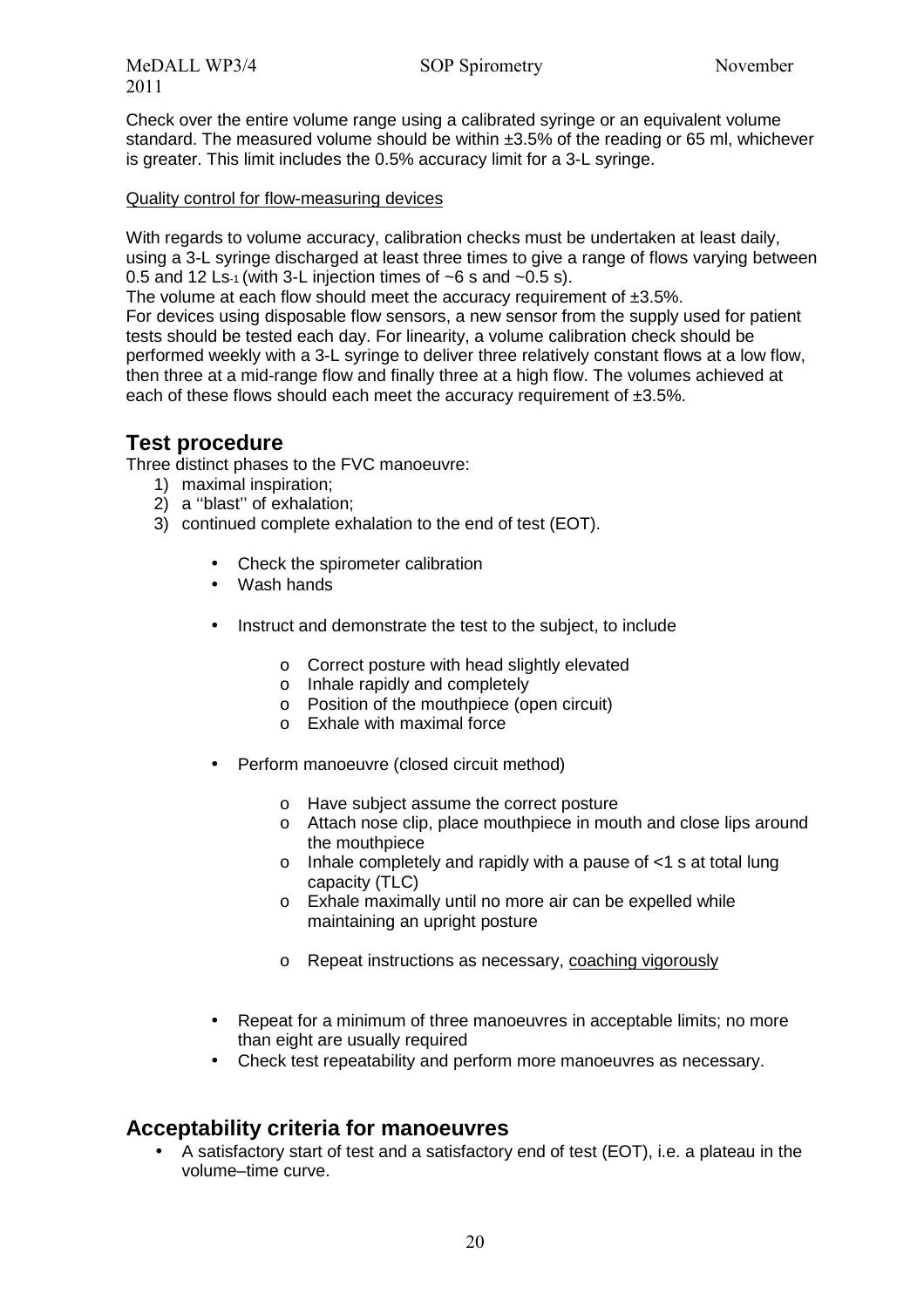- The subject performed the manoeuvre with a maximum inspiration, a good start, a smooth continuous exhalation and maximal effort:
	- **1)** without an unsatisfactory start of expiration, characterised by excessive hesitation or false start extrapolated volume or EV .5% of FVC or 0.150 L, whichever is greater:
	- **2)** without coughing during the first second of the manoeuvre, thereby affecting the measured  $FEV<sub>1</sub>$  value, or any other cough that interferes with the measurement of accurate results;
	- **3)** without early termination of expiration (see End of test criteria section);
	- **4)** without a Valsalva manoeuvre (glottis closure) or hesitation during the manoeuvre that causes a cessation of airflow, which precludes accurate measurement of FEV<sub>1</sub> or FVC;
	- **5)** without a leak;
	- **6)** without an obstructed mouthpiece (e.g. obstruction due to the tongue being placed in front of the mouthpiece, or teeth in front of the mouthpiece, or mouthpiece deformation due to biting);
	- **7)** without evidence of an extra breath being taken during the manoeuvre.

It should be noted that a usable curve must only meet conditions 1 and 2 above, while an acceptable curve must meet all of the above seven conditions.

- The reporting format should include qualifiers indicating the acceptability of each manoeuvre.
- Records of failed such manoeuvres should be retained since they may contain useful information.

#### Between-manoeuvre criteria

- After three acceptable spirograms have been obtained, apply the following tests
	- o The two largest values of FVC must be within 0.150 L of each other
	- $\circ$  The two largest values of FEV<sub>1</sub> must be within 0.150 L of each other
- If both of these criteria are met, the test session may be concluded
- If both of these criteria are not met.
	- $\circ$  continue testing until both of the criteria are met with analysis of additional acceptable spirograms or
	- o A total of eight tests have been performed (optional) or
	- o The patient/subject cannot or should not continue

#### **Save, as a minimum, three satisfactory manoeuvres. In total, eight manoeuvres are generally the upper limit (for an overview of the application of acceptability and repeatability criteria please see Figure 1).**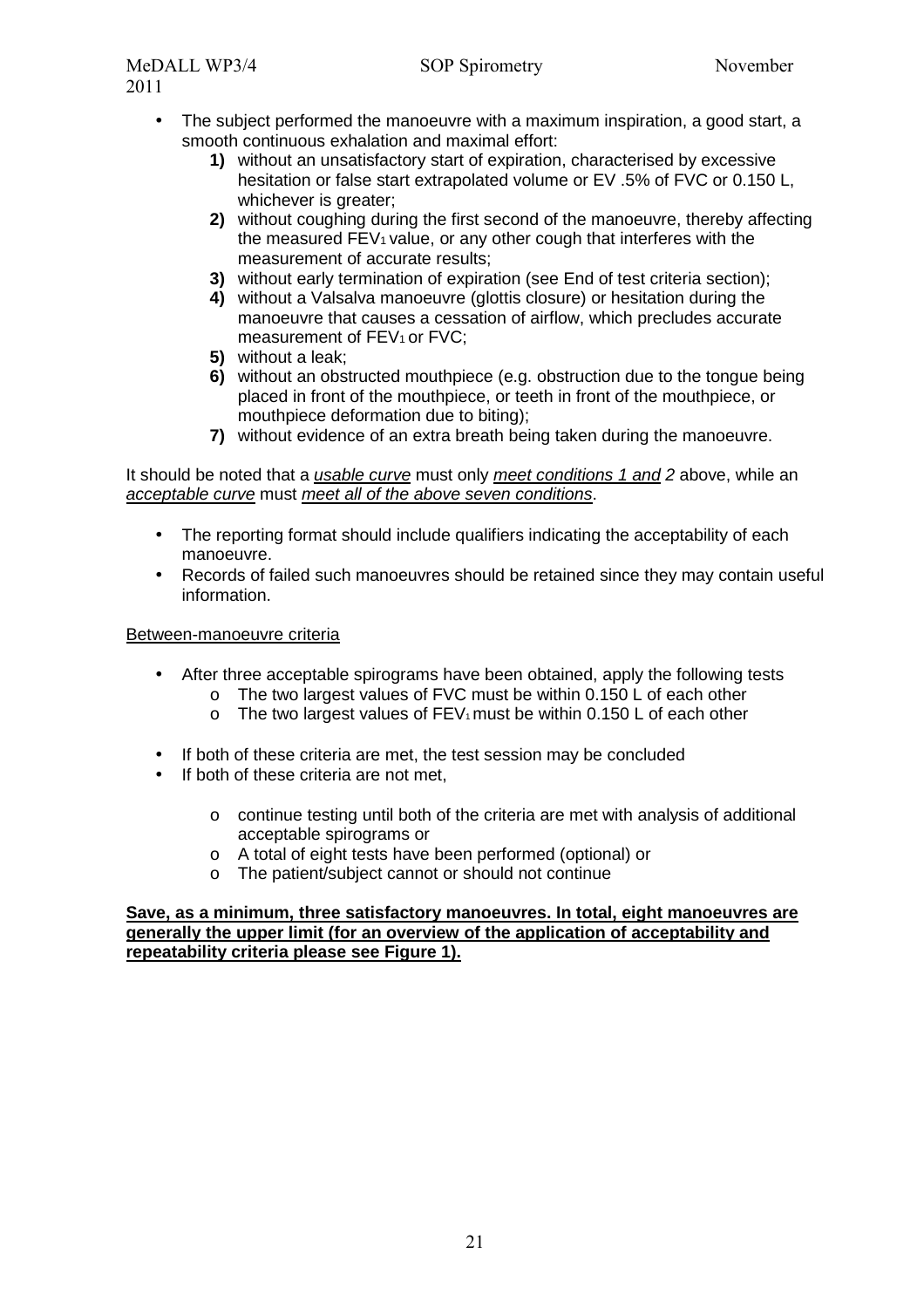

Figure 1. Application of acceptability and repeatability criteria. (Ref: Series "ATS/ERS Task Force: Standardisatin of Lung Function Testing": Standardisation of spirometry. (2005) Eur Respir J; 26:319-338.)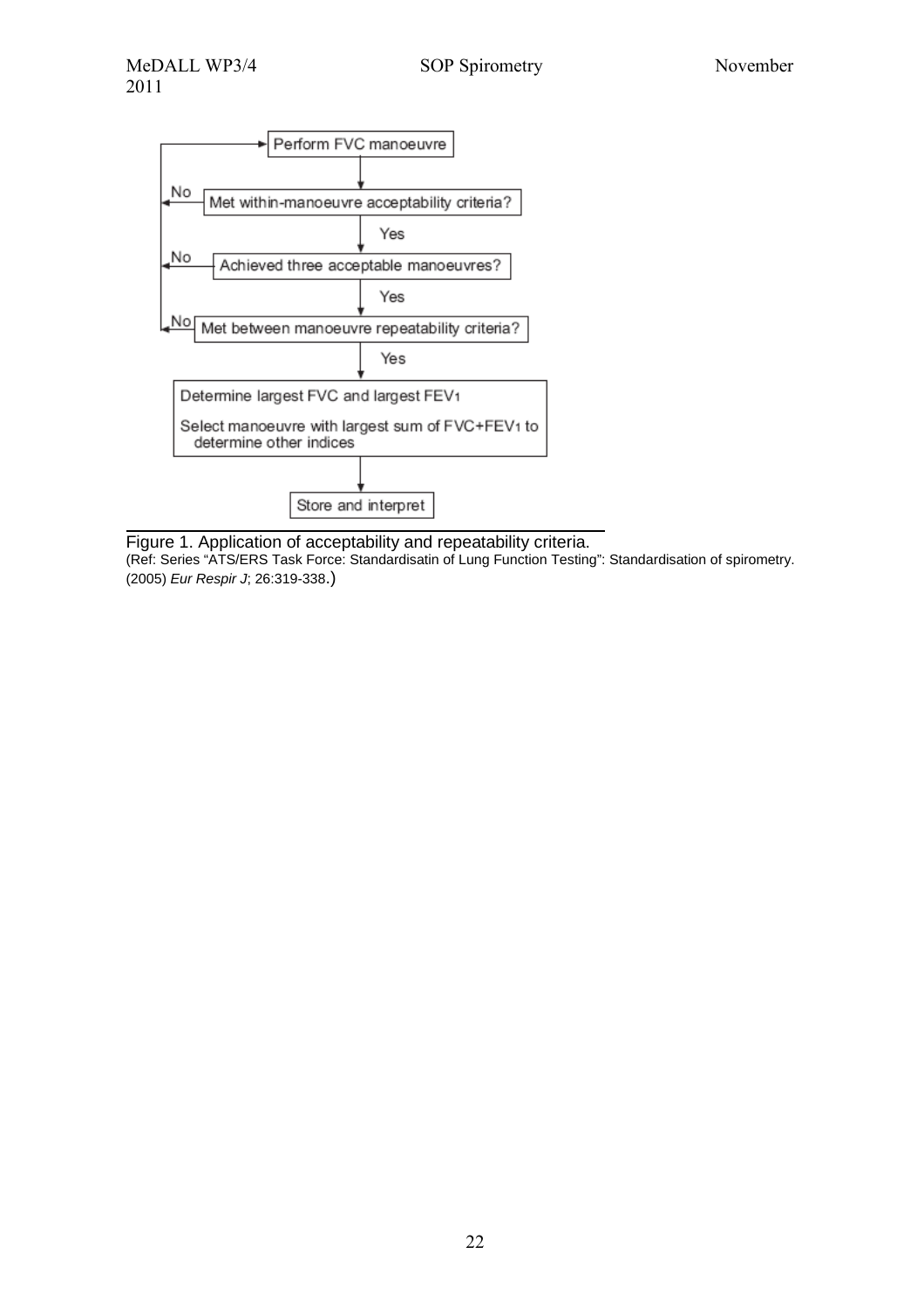# **SOP for NDD EasyOne® Spirometer**

# **3. Health Assessment Phase II**

# **3.1 Protocol spirometry**

#### **3.1.1 Overview**

Spirometry is one of the simplest, most effective tests available for the assessment of lung function. A spirometer measures the amount of air a subject inhales or exhales and the rate at which the air is exhaled. The most common spirometric tests require that the subject exhale with as much force as possible after taking a full, deep breath. The subject's effort is called the forced expiratory manoeuvre.

It is an important aim of this study to ensure that all centres are able to execute a common interview and examination schedule and in particular undertake uniform measures for lung function. We will therefore employ the same type of spirometer across all centres - the NDD EasyOne<sup>®</sup> Spirometer . This is a highly portable spirometer that measures flow and volume by ultra-sound transit time, is endorsed by the ERS and complies with ATS spirometry standards.

Every spirometry session must be performed according to the SOP by study staff or technicians who have undergone the study training. To ensure data integrity equipment must be regularly cleaned and the calibration checked daily according to manufacturers instructions.

#### **3.1.2 Measures During each session the following measures should be collected:**

| <b>Forced Vital Capacity</b><br>(FVC)                                        | The total volume of air exhaled in a forced expiratory manoeuvre. The<br>FVC is useful for detecting restrictive diseases, since lower than<br>expected results may be a sign that the lungs cannot inflate normally.<br>FVC is reduced in people with obstructive and restrictive disorders.             |
|------------------------------------------------------------------------------|-----------------------------------------------------------------------------------------------------------------------------------------------------------------------------------------------------------------------------------------------------------------------------------------------------------|
| <b>Forced Expiratory</b>                                                     | The amount of air that a person exhales during the first second of a                                                                                                                                                                                                                                      |
| Volume at One Second<br>(FEV <sub>1</sub> )                                  | forced expiratory manoeuvre and is reduced in individuals with airflow<br>obstruction.                                                                                                                                                                                                                    |
| The ratio of $FEV_1$ to the<br>$FVC$ ( $FEV1/FVC$ )                          | The most sensitive and specific index of airways obstruction<br>measured by a spirometer. It is obtained by dividing the $FEV1$ by the<br>FVC, and is expressed as a percentage (100 x FEV <sub>1</sub> /FVC).                                                                                            |
| <b>Forced Expiratory</b><br>Volume at Six Seconds<br>(FEV <sub>6</sub> )     | The amount of air that a person exhales during the first six seconds of<br>a forced expiratory manoeuvre. Increasing interest is being shown in<br>the FEV <sub>6</sub> , and more particularly in the FEV <sub>1</sub> /FEV <sub>6</sub> ratio, as an<br>alternative to the FEV <sub>1</sub> /FVC ratio. |
| The ratio of $FEV_1$ to the<br>$FEV_6$ (FEV <sub>1</sub> /FEV <sub>6</sub> ) | An alternative to the FEV <sub>1</sub> /FVC ratio.                                                                                                                                                                                                                                                        |
| FEF 25-75%<br><b>MEF 50</b>                                                  | Mid Expiratory Flow at 50% of the Vital Capacity                                                                                                                                                                                                                                                          |
| <b>PEF</b>                                                                   | <b>Peak Expiratory Flow</b>                                                                                                                                                                                                                                                                               |

#### **3.1.3 Location**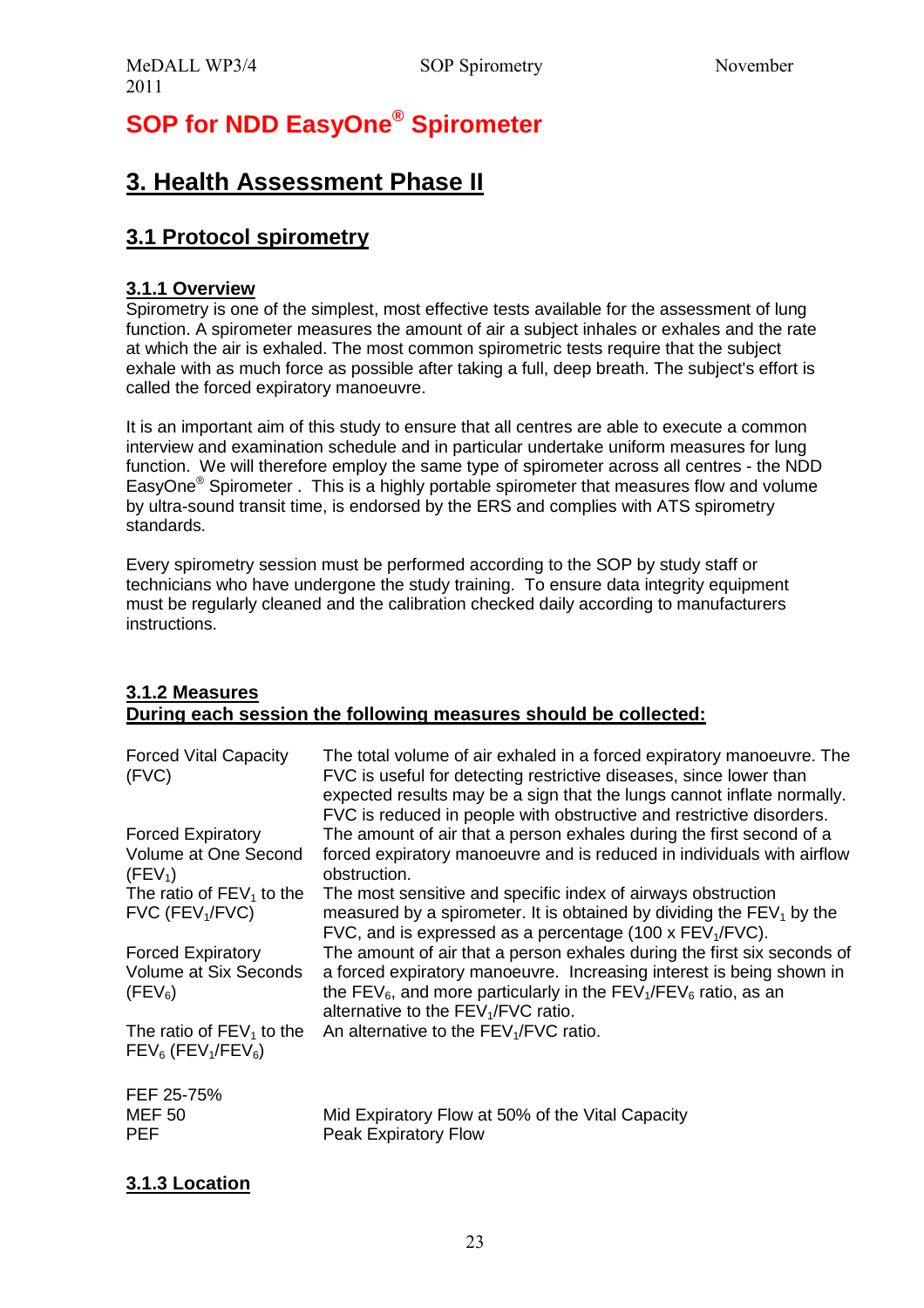MeDALL WP3/4 SOP Spirometry November 2011

Spirometry testing ideally should be performed in a private, temperature-controlled room. All necessary equipment should be available in the room. Ideally the room should be well lit, preferably with a window, and in a quiet area of the school building. These conditions will improve the quality and reproducibility of the results. For safety, the participant should be seated in a chair with no wheels.

#### **Equipment**

The spirometry session should be carried out in a room with the following equipment:

- Sink for hand washing, soap and hand towels
- Containers of:
	- − clean mouthpieces (Spirettes)
		- nose-clips
- Containers to collect:
	- used Spirettes
		- used nose clips
- Box of tissues
- Alcohol wipes
- Disposal bin
- Clinical gloves
- Chair with arms/without wheels
- Spare AA batteries
- EasyOne Spirometer
- Calibration syringe & syringe adapter
- Questionnaires

#### **3.1.5 Calibration**

The EasyOne Spirometer has been designed to need no calibration. However, a calibration check should be carried out daily to ensure that the spirometer is reading accurately. Instructions for performing the calibration check are in the NDD EasyGuide technical manual. The calibration syringe and adapter should always be stored next to the spirometer so that the temperature between them is similar. If spirometry is done in the field (outside a clinical setting), it is preferable to keep the spirometer and calibration syringe together overnight to avoid temperature differences at the time of calibration.

#### **3.1.6 Medication use prior to testing**

In order to provide a valid lung function assessment, volunteers should be asked about the use of bronchodilators in the last 4 hours. If the participant has used a beta-2-agonist inhaler or an anit-muscarinic inhaler in the last four hours, consider waiting until four hours since last use has elapsed. If this is not possible, proceed.

If the volunteer has not been able to comply with these waiting periods, the spirometry should be done anyway (unless it is feasible that the participant be tested on another day) and medication usage in the last 24 hours should be recorded.

#### **3.1.7 Reasons for rescheduling spirometry testing**

In some instances, spirometry testing may be contraindicated by a temporary condition that would affect the validity of the manoeuvre or endanger the health of the volunteer. These situations are at the discretion of the staff member but may include acute back pain, a respiratory tract infection with unresolved symptoms in the week prior to the visit, or very recent dental work.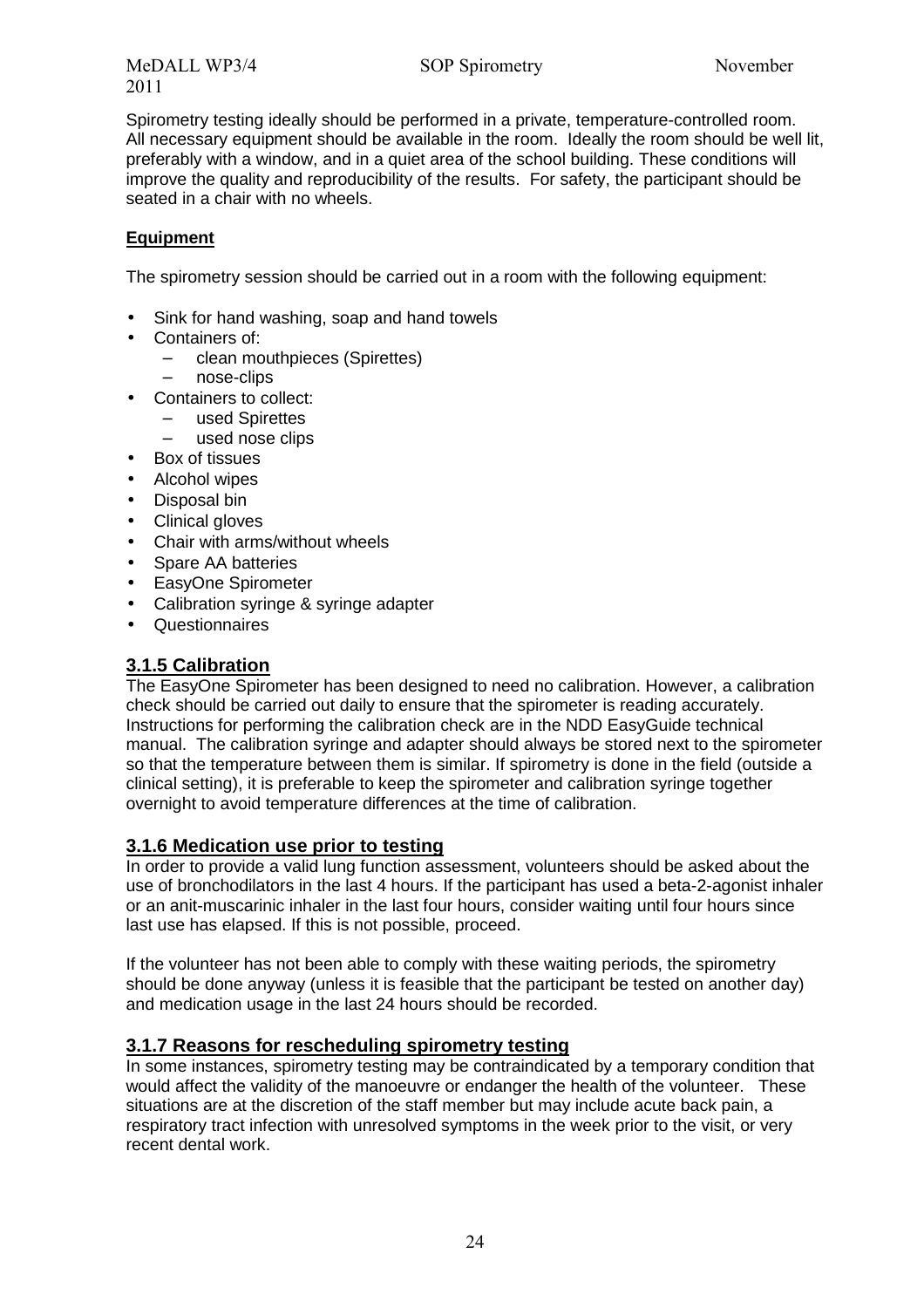Ideally, centres should postpone testing and should re-schedule the visit for a time when the situation could be expected to be resolved. If volunteers are brought back later for spirometry testing, but the rest of their data are collected on the first visit, then the Spirometry safety questions must be asked again.

#### **3.1.8 Contraindications for testing**

Testing should not be done if the subject has or reports any of the following:

- a heart attack in the last three months
- chest or abdominal surgery in the past 3 months
- a detached retina or eye surgery in the past 1 month
- if they are a woman in the last trimester of pregnancy
- they are taking medication for tuberculosis
- any other co-morbidity (such as unstable angina or pneumonia) that, in the opinion of a local clinician, may affect the performance of the test or impact the volunteer's safety

If a volunteer has or reports any of the conditions above do not proceed with spirometry. If they agree, volunteers may be brought back for retesting at a later date.

#### **3.1.9 Method**

A detailed description of the use and operation of the NDD EasyOne spirometer, together with instructions for coaching the participant, are included in the NDD EasyGuide users' manual. All study staff who undertake the lung function tests are asked to read this document and to be familiar with its contents. A copy of this document should be kept with each spirometer in case questions about the use of the spirometer arise during testing.

Volunteer information should be entered into the spirometer as prompted. In the ID field enter the subject's unique ID. Do not enter the centre number or sample number. Do not enter the subject's name.

As prompted enter the age, height, weight, ethnic category, gender, smoking status and the ID of the lung function assistant undertaking the test.

If after safety questions it is decided to reschedule the session, document the potential safety issues in questionnaire II. Ensure that the same questionnaire is recalled for use if a second visit is arranged.

If testing is to proceed offer volunteers the opportunity to use toilet facilities before testing. Instruct them to loosen any tight clothing that might restrict inspiration. Testing should be conducted with the volunteer seated, upright and with chin slightly elevated on a chair with arms but no wheels. The chair is a safety measure to support the participant in case s/he faints during the manoeuvre.

Staff should wash their hands before the start of the test and use a tissue to remove mouthpieces (the Spirette) from the storage container. If appropriate allow the volunteer to insert the clean Spirette into the spirometer. Be careful to ensure that the arrow on the Spirette is lined up with the arrow on the spirometer.

All manoeuvres should be performed with the participant wearing a nose clip. This clip prevents air from moving through the nose during the test.

Explain that the purpose of the test is to take some measurements to check on the health of the lungs. Emphasize that, although the procedure does not hurt, in order to get useful and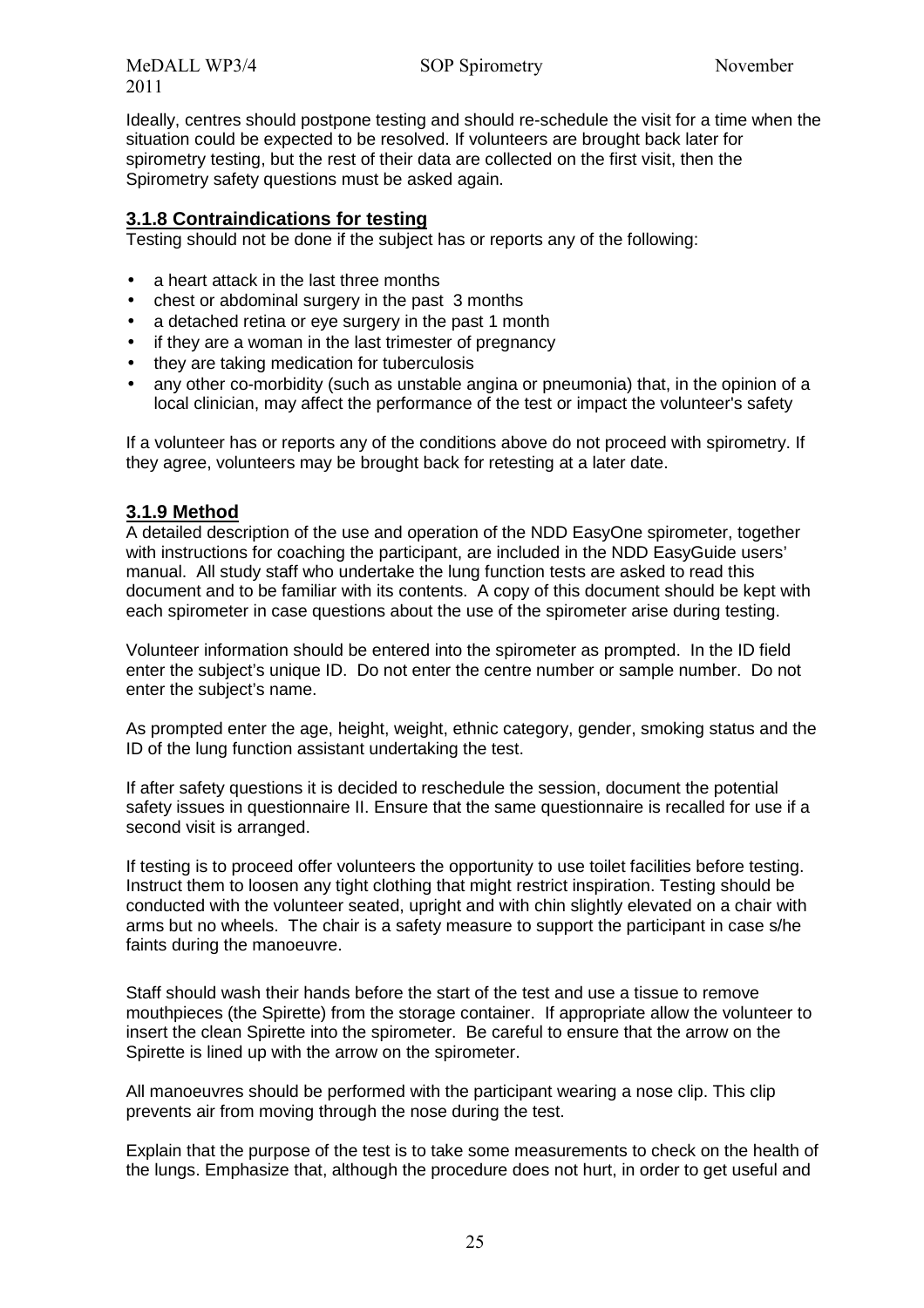valid results he/she must breathe out as hard and as fast and for as long as is possible when told to do so, and will need to repeat the procedure a few times.

#### **3.1.9.1 The manoeuvre**

Explain that the volunteer should take in as deep a breath as possible, and when his/her lungs are totally full, quickly position the mouthpiece and BLAST out the air as hard and as fast as possible. A vigorous demonstration of the manoeuvre will help the volunteer understand the manoeuvre much more quickly. Demonstrate the correct positioning of the mouthpiece. Take a deep breath and emphasize the full depth of inhalation. Then demonstrate a dramatic blast out as fast as possible. Because the adequacy of these manoeuvres is highly dependent on volunteer effort, staff must guide the volunteer through the technique. It is extremely important to inhale as fully as possible and to exhale very forcefully, and as much as possible. Tell the volunteer when to start taking in a deep breath and to put the mouthpiece in his/her mouth. Then tell them to blast out the air and to continue exhaling for at least 6 seconds. Observe their body language as he/she attempts to follow the instructions, and encourage them to continue blowing out smoothly without rebreathing. Instruct the participant to remain erect and not to bend over during the manoeuvre.

Follow the procedures outlined in sections 5.2 to 5.4 of the NDD EasyGuide users' manual. Follow the computer prompts until a successful test session has been obtained. A successful test session is defined as at least three acceptable manoeuvres, with both the two best  $FEV<sub>1</sub>s$  and the two best  $FVCs$  from these manoeuvres within 200 ml of each other.

#### **3.1.9.1 Acceptable and reproducible manoeuvres**

"Acceptable" is defined as a manoeuvre that is free from error. "Reproducible" is defined as being without excessive variability between manoeuvres.

Many factors will result in error, including hesitation or false starts, cough, variable effort, glottis closure, early termination and leaks.

Three acceptable manoeuvres are needed to be 'reproducible'. The two highest values for  $FVC$  and  $FEV<sub>1</sub>$  taken from acceptable forced expiratory manoeuvres should not vary more than 200 millilitres from the second highest  $FVC$  and  $FEV_1$ . It is also important to monitor the volume-time curves to determine if the size and shapes of the curves are reproducible.

When errors occur, review them with the volunteer before proceeding with additional manoeuvres. You may wish to repeat a demonstration manoeuvre. Demonstrate the correct placement of the mouthpiece, emphasize the maximum depth of inhalation, and then blast out the air. If the volunteer tries again and the reproducibility criteria are not met, continue the test as needed (up to a total of five manoeuvres), assuming that the volunteer is able to continue.

Some volunteers may never be able to provide three reproducible manoeuvres. The goal of each session is to meet the acceptability and reproducibility criteria, but these are not absolute requirements for data to be used. Previous studies have shown that inability to perform reproducible spirometry, even with good coaching, is an important risk factor in predicting future health.

Centres may wish to discuss lung function results with their volunteers and will therefore wish to compare test results with predicted values. The NDD EasyOne spirometer offers a number of published predicted values, most of which were derived from studies of largely Caucasian participants. We recommend the use of the ERS/ECC's reference values.

The quality grades allow you to assess the reliability of the measurement result. Quality grades A to C indicate a reliable result. A quality grade between D and F indicates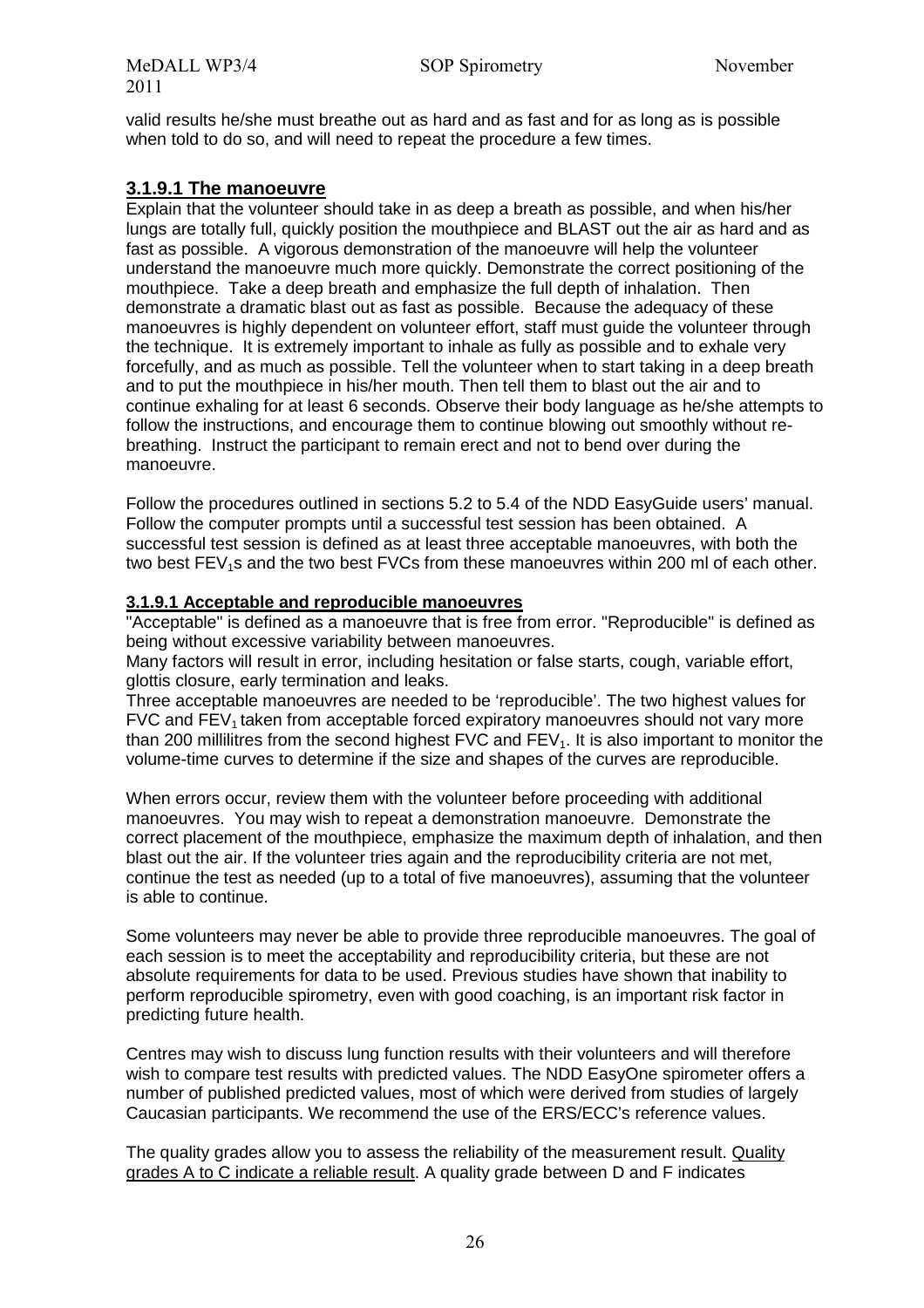inadequate test quality. The result must then be interpreted with caution. The quality ratings can be activated or deactivated under "Configuration". See also Chapter 8.

The table below defines the criteria for the classification of quality grades:

| Rating | Criteria in Diagnostic mode                                                                                                                                                                                                                           | <b>Criteria in Frontline and NLHEP</b>                                                                                                                                                            |
|--------|-------------------------------------------------------------------------------------------------------------------------------------------------------------------------------------------------------------------------------------------------------|---------------------------------------------------------------------------------------------------------------------------------------------------------------------------------------------------|
|        |                                                                                                                                                                                                                                                       | mode                                                                                                                                                                                              |
| A      | At least 3 acceptable tests (for age $<$ 6: 2<br>acceptable) AND the difference between<br>the best two FEV1 and FVC values is equal<br>to or less than 100ml (80ml if $FVC < 1.0$ L;<br>for age $<$ 6: 80ml or 8% of FVC whichever<br>is greater)    | At least 2 acceptable tests AND the<br>difference between the two FEV1<br>and FEV6 values is equal to or less<br>than 100ml                                                                       |
| B      | At least 3 acceptable tests (for age $<$ 6: 2<br>acceptable) AND the difference between<br>the best two FEV1 and FVC values is equal<br>to or less than 150ml (100ml if $FVC < 1.0$ L;<br>for age $<$ 6: 100ml or 10% of FVC<br>whichever is greater) | At least 2 acceptable tests AND the<br>difference between the two FEV1<br>and FEV6 values is equal to or less<br>than 150 ml                                                                      |
| C      | At least 2 acceptable tests AND the<br>difference between the best two FEV1 and<br>FVC values is equal to or less than 200ml<br>(150ml if FVC $<$ 1.0 L; for age $<$ 6: 150ml or<br>15% of FVC whichever is greater)                                  | At least 2 acceptable tests AND the<br>difference between the two FEV1<br>and FEV6 values is equal to or less<br>than 200 ml                                                                      |
| D      | At least 2 acceptable trials but the results<br>are not reproducible. Quality message<br>"Result not reproducible" OR only one<br>acceptable trial. Quality message: "Only<br>one acceptable trial"                                                   | At least 2 acceptable trials but the<br>results are not reproducible. Quality<br>message "Result not reproducible"<br>OR only one acceptable test. Quality<br>message "Only one acceptable trial" |
| D      | No acceptable test available                                                                                                                                                                                                                          | No acceptable test available                                                                                                                                                                      |

#### **3.1.10 Reference values**

Centres may wish to discuss lung function results with their volunteers and will therefore wish to compare test results with predicted values. The NDD EasyOne spirometer offers a number of published predicted values, most of which were derived from studies of largely Caucasian participants. Four ethnic correction settings are available that allow you to customize the amount of adjustment that is made for selected racial groupings. Consult the EasyGuide users' manual, sections 8 and 12, for more information regarding the use of prediction equations.

#### Test settings:

| <b>Related to</b>                      | <b>Choice</b>     |
|----------------------------------------|-------------------|
| Predicted                              | <b>ERS/ECC</b>    |
| <b>Best Value Selection "ValueSel"</b> | <b>Best Value</b> |
| Interpretation                         | <b>NONE</b>       |

#### **3.1.11 Spirometer Calibration, Maintenance, and Hygiene**

The EasyOne spirometer is designed to reduce the need for cleaning and maintenance (see sections 13 and 14 in the EasyGuide users' manual). The surface of the spirometer and cradle may be cleaned by wiping with a damp cloth. If a more thorough cleaning is desired, the spirometer and its spirette cavity may be cleaned with an alcohol wipe or a soft cloth that has been lightly moistened with isopropyl alcohol. Do not let liquids flow into the Spirette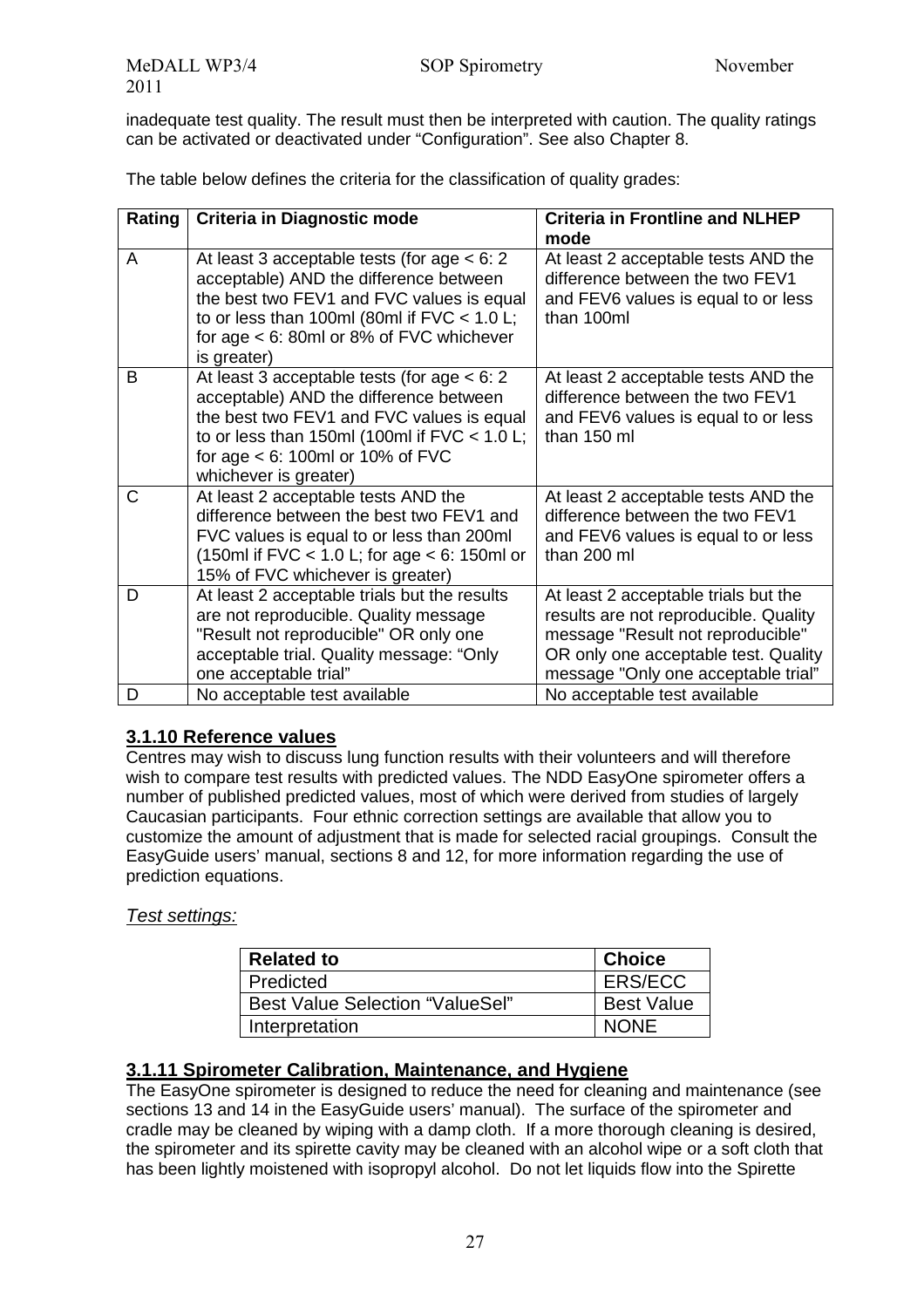cavity of the spirometer while cleaning. The disposable Spirette eliminates the need for cleaning the spirometer between patients. The Spirettes are designed for single patient use only, and must be removed and disposed of after each volunteer. Nose clips should be thoroughly cleaned after each use with hot water and detergent, allowed to dry and then wiped with alcohol.

It is recommended that staff and, if possible the volunteers, wash their hands before and after testing and that proper attention be given to environmental controls in settings where tuberculosis or other diseases spread by droplet nuclei are likely occur. Volunteers with evidence of obvious upper respiratory infections should not be tested, but rather asked if they may be tested at a later date.

On each day it will be used, the spirometer should be first calibrated with a 3.00-Liter syringe that has been stored next to the spirometer. The NDD calibration adapter for connecting the syringe with the spirometer is required for calibration. Beyond battery replacement and the calibration check, no maintenance is required or recommended on the spirometer or cradle. No service should be performed on the spirometer except by manufacturer-authorised personnel.

#### **3.1.12 Data Transfer**

NDD EasyWare PC-software will be used, which is compatible with a PC running Microsoft Windows 98/ME/2000/XP. EasyWare software is available in English, French, Spanish, German and Italian. Ideally data should be transferred to a local PC daily and stored in mbd format (Access). A pulmonologist of your hospital should check the data of each spirometry to ensure that the curves are nice and that spirometries are performed adequately.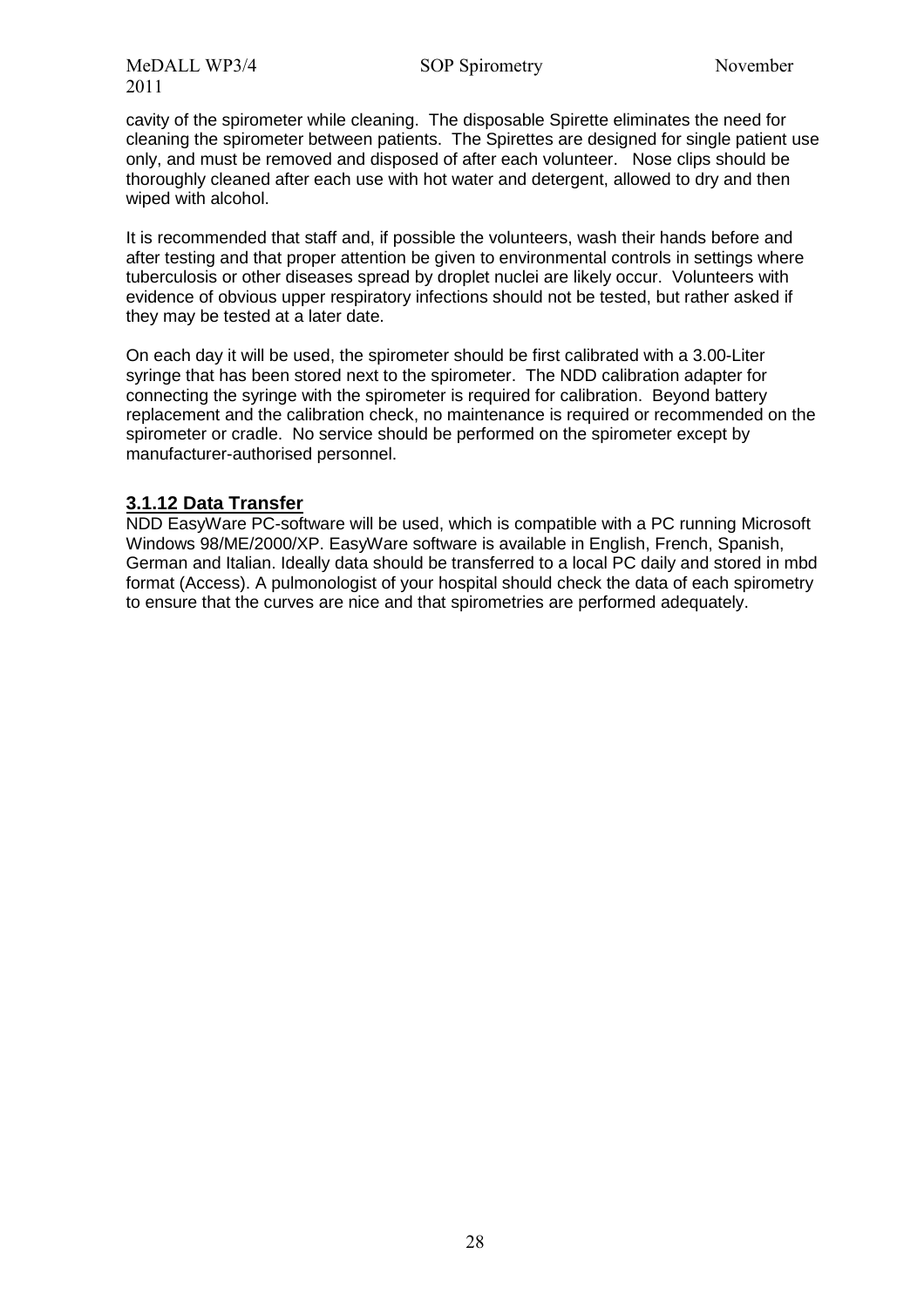# **BELOW IS ONE QUESTIONNAIRE BASED ON THE PUPIL'S AND TEACHER'S QUESTIONNAIRES AND COMMENTS**

Lung function questionnaire (child) :

| Fieldworker:                                                                                                                                                                                                                                                               |
|----------------------------------------------------------------------------------------------------------------------------------------------------------------------------------------------------------------------------------------------------------------------------|
| Date:<br>$\overline{2}$<br>0                                                                                                                                                                                                                                               |
| (day)<br>(month)<br>(year)                                                                                                                                                                                                                                                 |
| $ID:$ $I = \{I, I\}$                                                                                                                                                                                                                                                       |
| (metres)<br>Child's Height                                                                                                                                                                                                                                                 |
| (kilograms)<br>Child's Weight                                                                                                                                                                                                                                              |
| Child's Date of Birth                                                                                                                                                                                                                                                      |
| $\overline{2}$<br>0<br>0                                                                                                                                                                                                                                                   |
| (day)<br>(month)<br>(year)                                                                                                                                                                                                                                                 |
| Child's Sex<br>Male<br>Female                                                                                                                                                                                                                                              |
| Time of Day<br>(24)<br>hrs)                                                                                                                                                                                                                                                |
| (Hours)<br>(Minutes)                                                                                                                                                                                                                                                       |
| When making an appointment make sure that parents understand that children taking<br>medicines on a regular basis, should not take medicines for at least 4-8h prior to the<br>lung function test. Before starting the questionnaire please ask the following<br>question: |
| Have you used an inhaler (puffer) in the last hour?<br>No<br>Yes                                                                                                                                                                                                           |
| If 'Yes' to this questions, delay lung function tests until one hour after the last inhaler<br>use. Delay lung function tests one hour if children have used short-acting inhalers<br>and until 4 hours if children have used long-acting inhalers such as beta2-agonists  |
| and anti-muscarinics.                                                                                                                                                                                                                                                      |
| 1. Do you have a (nose) cold at this moment?<br>No<br>Yes                                                                                                                                                                                                                  |
| 2. Have you had an attack of asthma in the last 3 days?                                                                                                                                                                                                                    |

- $\Box$  No
- Yes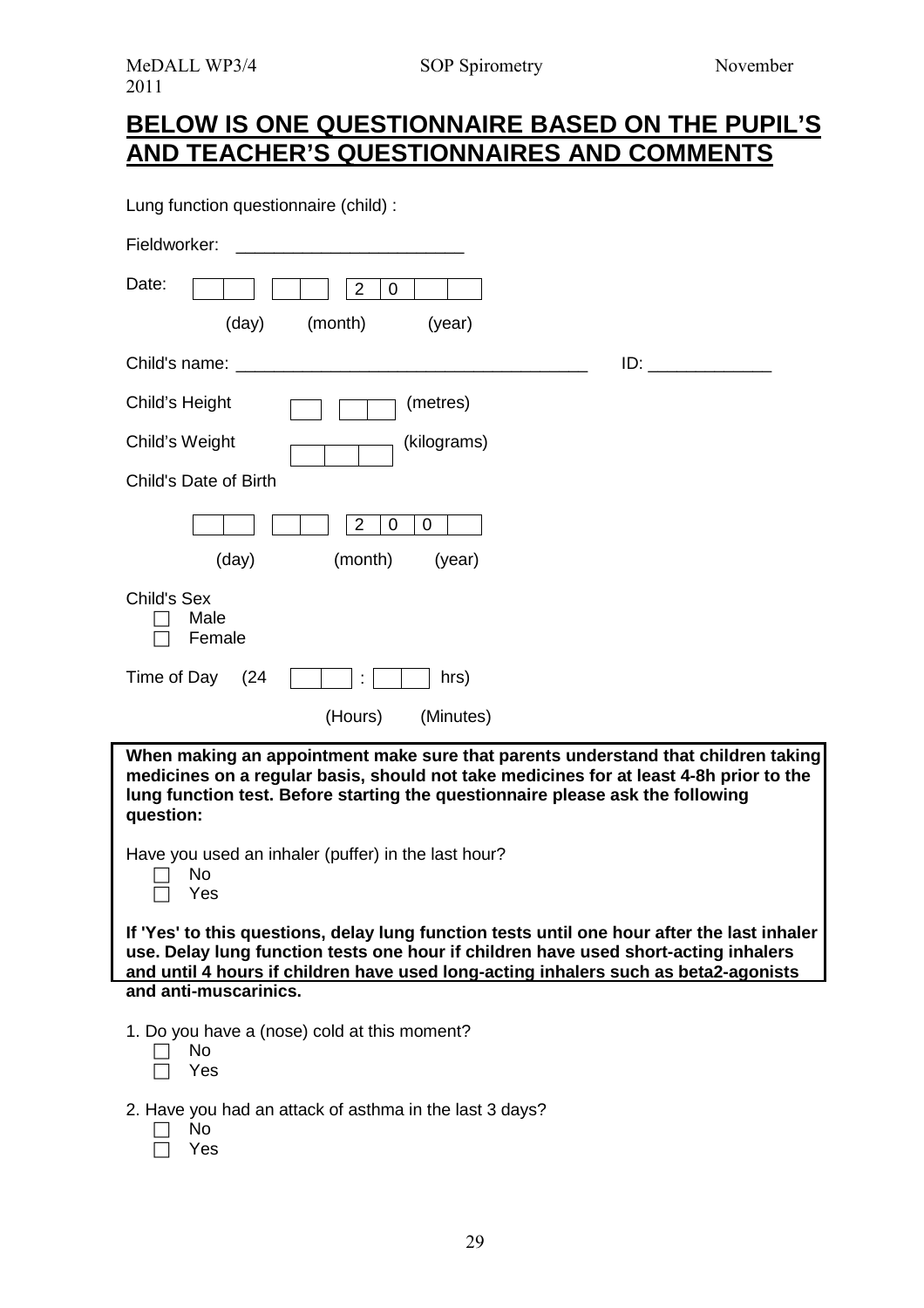3. Have you taken any medication for asthma in the last 24 hours (including inhalers, aerosols or tablets)?

| ۰.<br>× |
|---------|
|         |

Yes

### **END**

Could use additional questions from the teacher's questionnaire below??

3. Have you had a respiratory infection in the last 3 weeks?

#### **If 'No' go to question 4. If 'Yes' proceed with question 3.1**

3.1 How many days ago did it end?

(days)

4. Have you used an inhaler in the last 24 hours?

| חמ |
|----|
| PΞ |

# **If 'No' go to question 5; if 'Yes' proceed with question 4.1:**

4.1 Have you used a beta-2-agonist inhaler or an anti-muscarinic inhaler an inhaler in the last 4 hours?

| ٠ |
|---|
|   |

If 'yes' to question 4.1 (participant has used a beta-2-agonist inhaler or an anti-muscarinic inhaler in the last four hours), consider waiting until four hours since last use has elapsed. If this is not possible, proceed.

5. Have you used any other medicine (including pills, capsules or suppositories) to help your breathing, or any oral anti-muscarinic in the last 24 hours?

| N٥ |
|----|
| ⊷  |

#### **If 'No' end of questionnaire; if 'Yes' proceed with question 5.1:**

5.1 What medicine(s) did you take and how many hours ago did you take it?

\_\_\_\_\_\_\_\_\_\_\_\_\_\_\_\_\_\_\_\_\_\_\_\_\_\_\_\_\_\_\_\_\_\_\_\_\_\_\_\_\_\_\_\_\_\_\_\_\_\_\_\_\_\_\_\_\_\_\_\_

\_\_\_\_\_\_\_\_\_\_\_\_\_\_\_\_\_\_\_\_\_\_\_\_\_\_\_\_\_\_\_\_\_\_\_\_\_\_\_\_\_\_\_\_\_\_\_\_\_\_\_\_\_\_\_\_\_\_\_\_

\_\_\_\_\_\_\_\_\_\_\_\_\_\_\_\_\_\_\_\_\_\_\_\_\_\_\_\_\_\_\_\_\_\_\_\_\_\_\_\_\_\_\_\_\_\_\_\_\_\_\_\_\_\_\_\_\_\_\_\_

#### **END**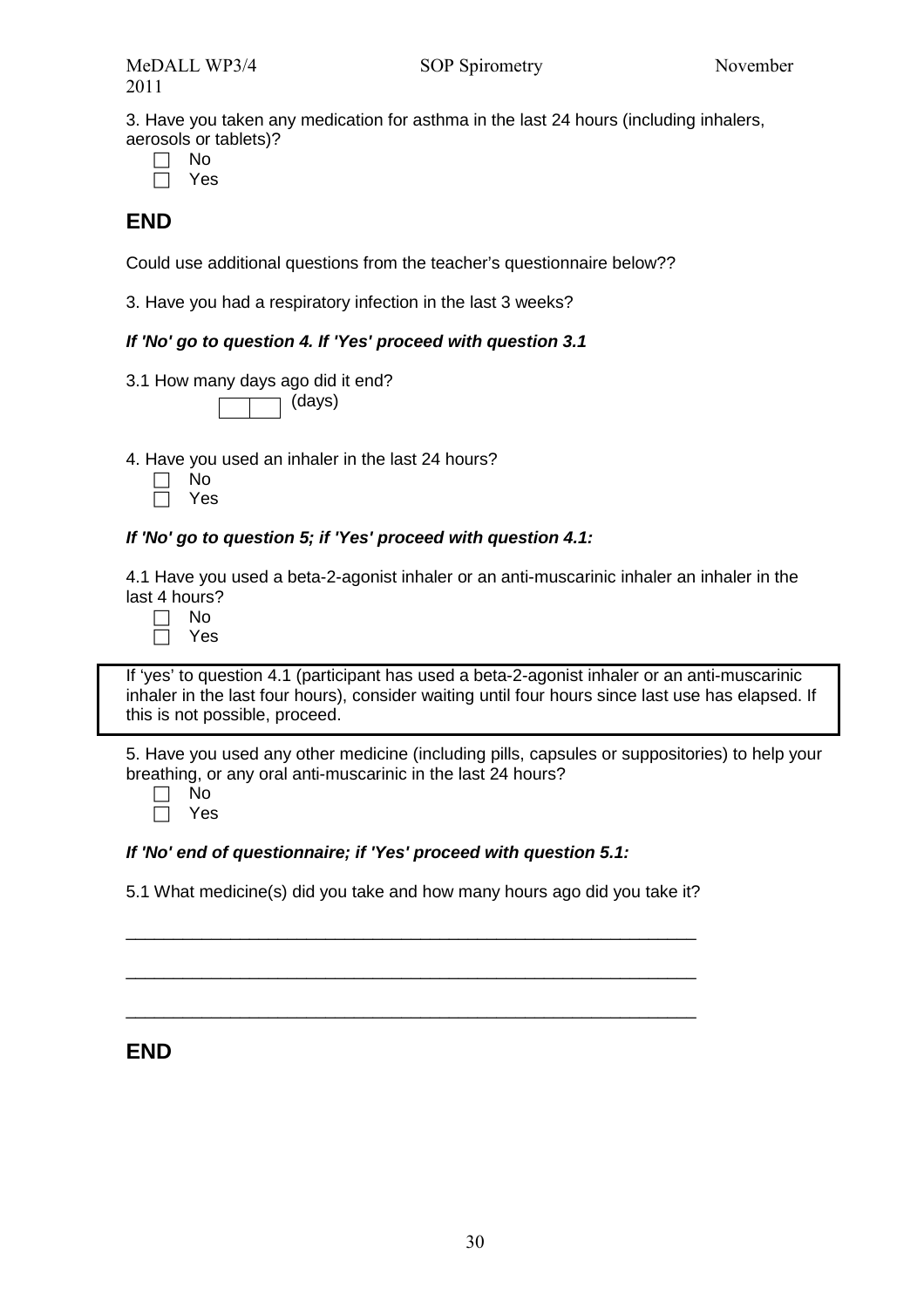# MeDALL

# **Standard Operating Procedures Parental Stress (SDQ)**

• **PSI-SF and ADHD scale is optional**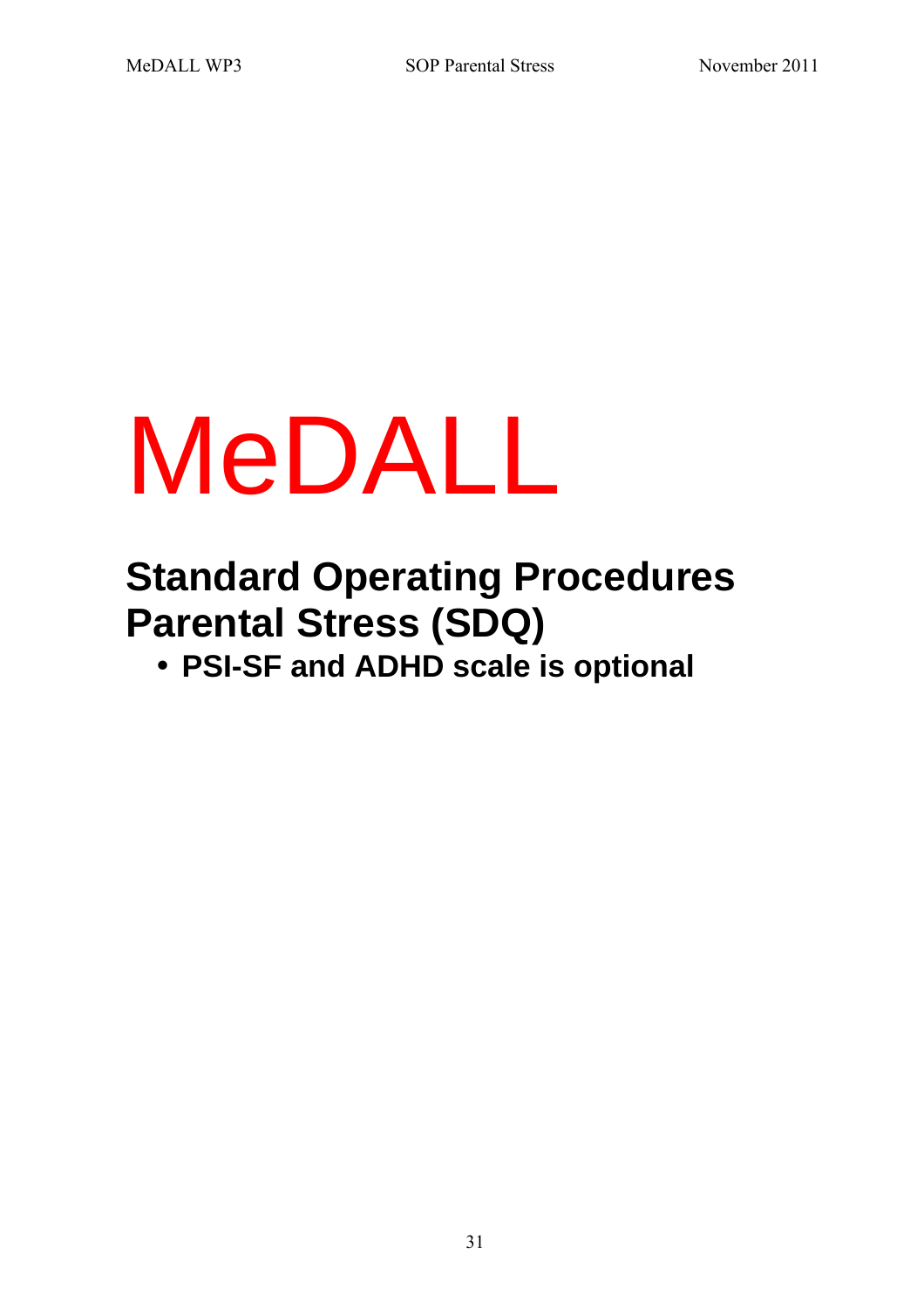# MeDALL

# **Standard Operating Procedures**

**DNA preparation for methylation study (WP6)**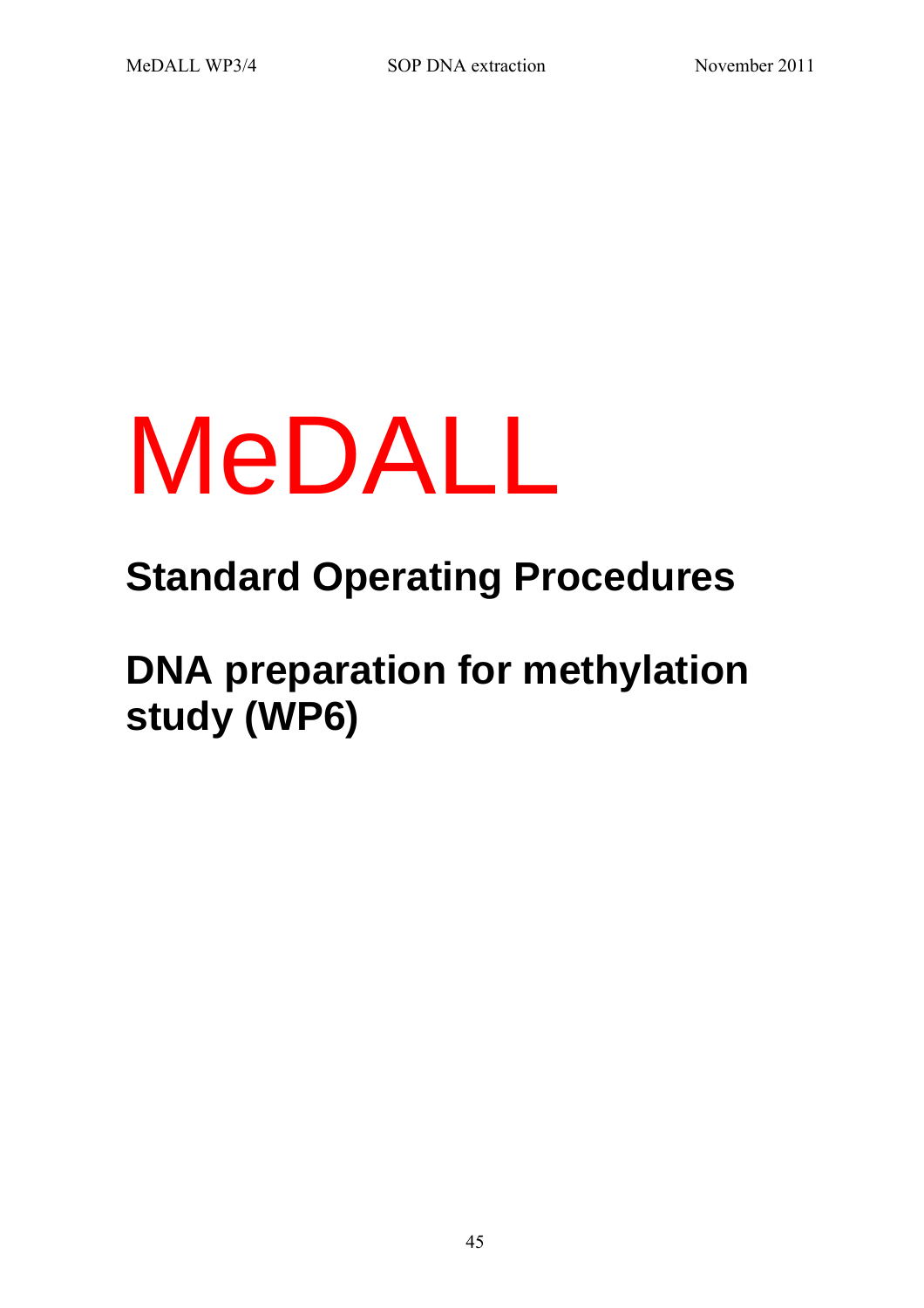Genome Analysis Facility Dept Genetics UMC Groningen

### **Introduction**

To study the genome wide DNA-methylation status in cases of allergic disease and controls the Illumina Infinium methylation arrays are used. The measurements will be carried out in the high throughput laboratory of the Genome Analysis Facility of the Department of Genetics in Groningen. To ensure a successful and rapid processing of the DNA-samples the DNA-quality needs to meet a few criteria and there are special demands about the format of the sample delivery.

Al the required information for the preparation of the DNA-samples is described in this document.

## **DNA-collection**

Draw blood into 3 ml tubes containing anticoagulant (EDTA). Be sure to draw the full volume to ensure the correct blood-to-anticoagulant ratio. The minimum amount needed depends on the method applied to isolate DNA. For the recommended method at least 1 ml of blood is needed. Invert the tubes carefully 10 times to mix the blood and anticoagulant and store at room temperature. The use of 'fresh' blood is preferred for DNA isolation, but do not store the blood longer than 5 days. If processing is not possible within 5 days, store the blood in a freezer  $(-20 \, \text{C})$  after collection.

#### DNA-isolation

To isolate DNA out of multiple blood samples the Qiagen QiaAmp DNA 96 blood kit is recommended. Using this kit it is possible to isolate 192 DNA-samples in one day, starting from 1 ml blood samples. However, an additional precipitation of the DNA with iso-propanol, glycoblue (Ambion) and sodiumacetate is needed to obtain a more concentrated DNAsolution. In case of problems please mail to p.van.der.vlies@medgen.umcg.nl Alternatively many other DNA-isolation methods could be used. The quality of DNA isolated by most isolation-method meets usually the criteria for a successful Infinium assay.

#### DNA-quality

The quality of the isolated DNA should be verified with a spectrophotometer, ideally by the Nanodrop spectrophotometer.

The quality criteria are:

- Concentration should be between 50 ng/µl and 100 ng/µl.
- The OD 260/280 ratio should be between 1.8 and 2.0
- The OD 260/230 ratio should be above 1.5
- The DNA should by high molecular, fragments of  $>$  5kb. (This could by checked using agarose gelelectroforesis of a subset of the samples)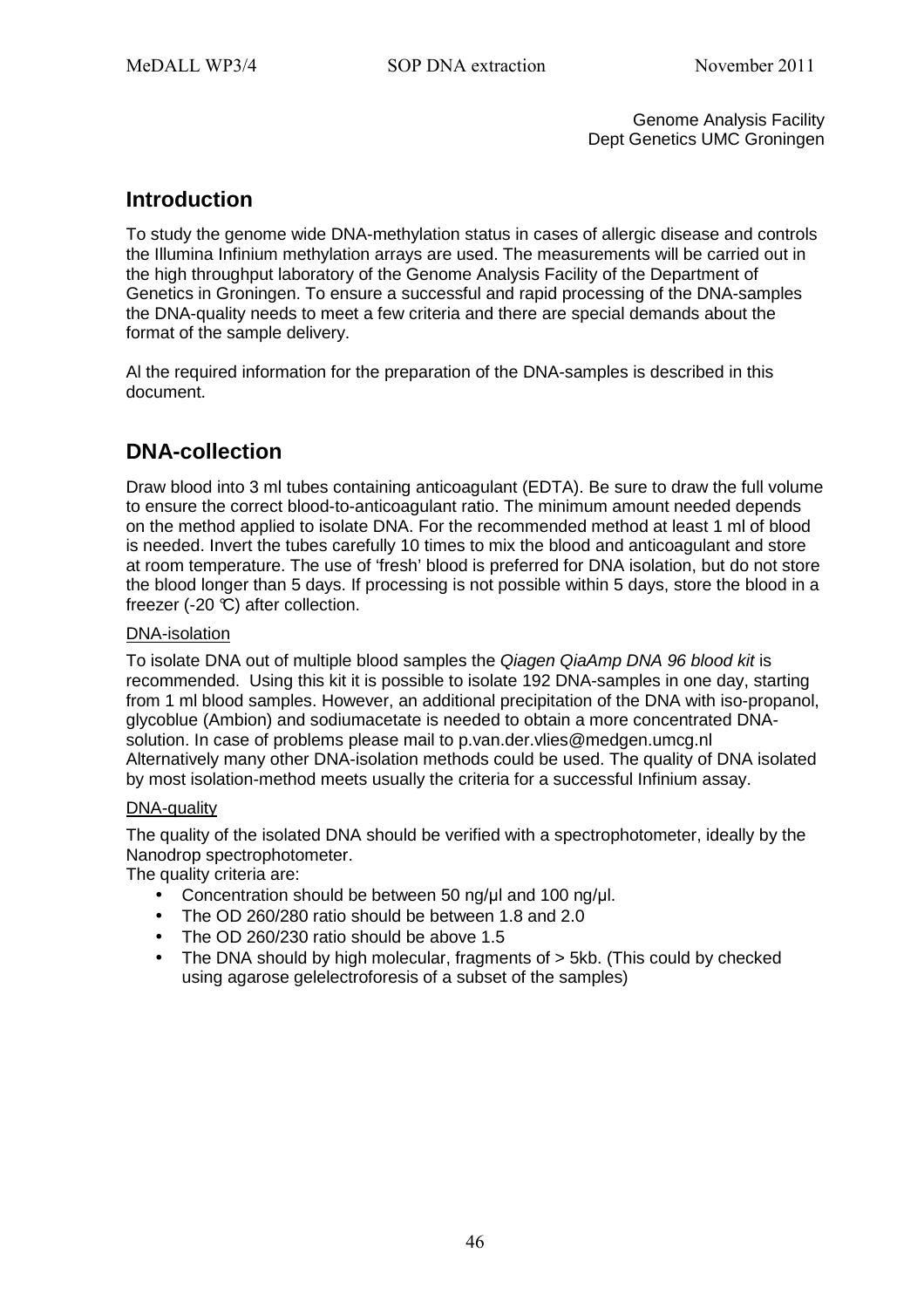

#### Format

- Exactly 30 µl of the DNA-solution (50 ng/µl-100 ng/µl) should be transferred to 96 well plates (Greiner Bio-One, PCR-plate full skirted, order nr. 652270).
- Add samples in the well-order A1, B1, C1, D1 etc, don't leave any well blank between samples. Administrate the sample ID's in a special XLS-file according to the guidelines below. A unique plate-name should be given to each 96-well-plate, use a permanent marker to annotate each plate on two sides.
- The 96-well plates should be firmly closed with a Thermo-seal (Thermo scientific order nr. AB-0559) using a Heat plate sealer. Alternatively, if a heat plate sealer is not available, adhesive PCR Foil seals (Thermo scientific order nr. AB-0626) could be used exclusively.
- After the DNA-solution is transferred to a 96 well-plate and the plate is sealed properly, the plates should be stored at  $-20^{\circ}$ C.

| nı | centre         | well | sample $ D $ concentration (ng/ul) |  |
|----|----------------|------|------------------------------------|--|
|    |                |      |                                    |  |
|    |                |      | <br>                               |  |
|    |                |      |                                    |  |
|    |                |      |                                    |  |
|    |                |      |                                    |  |
|    |                |      |                                    |  |
|    |                |      |                                    |  |
|    |                |      |                                    |  |
|    |                |      |                                    |  |
|    |                |      |                                    |  |
|    | $\blacksquare$ |      |                                    |  |

XLS-file

Figure: Example of the attached XLS-file

 $\overline{m}$ 

All sample-IDs and corresponding wells in the 96-well plate should be administrated in a XLS-file. (See figure). In this XLS file all needed information is summarized. For quality reasons the gender should also be administrated.

#### Posting

The 96-well plates containing the frozen samples, which are selected and ordered by WP6 (Dirkje Postma, Gerard Koppelman) should be transported by a courier-company to the laboratory of the Genome Analysis Facility of the department Genetics of the UMCG. The shipment should be carried out in boxes containing a sufficient amount of dry-ice.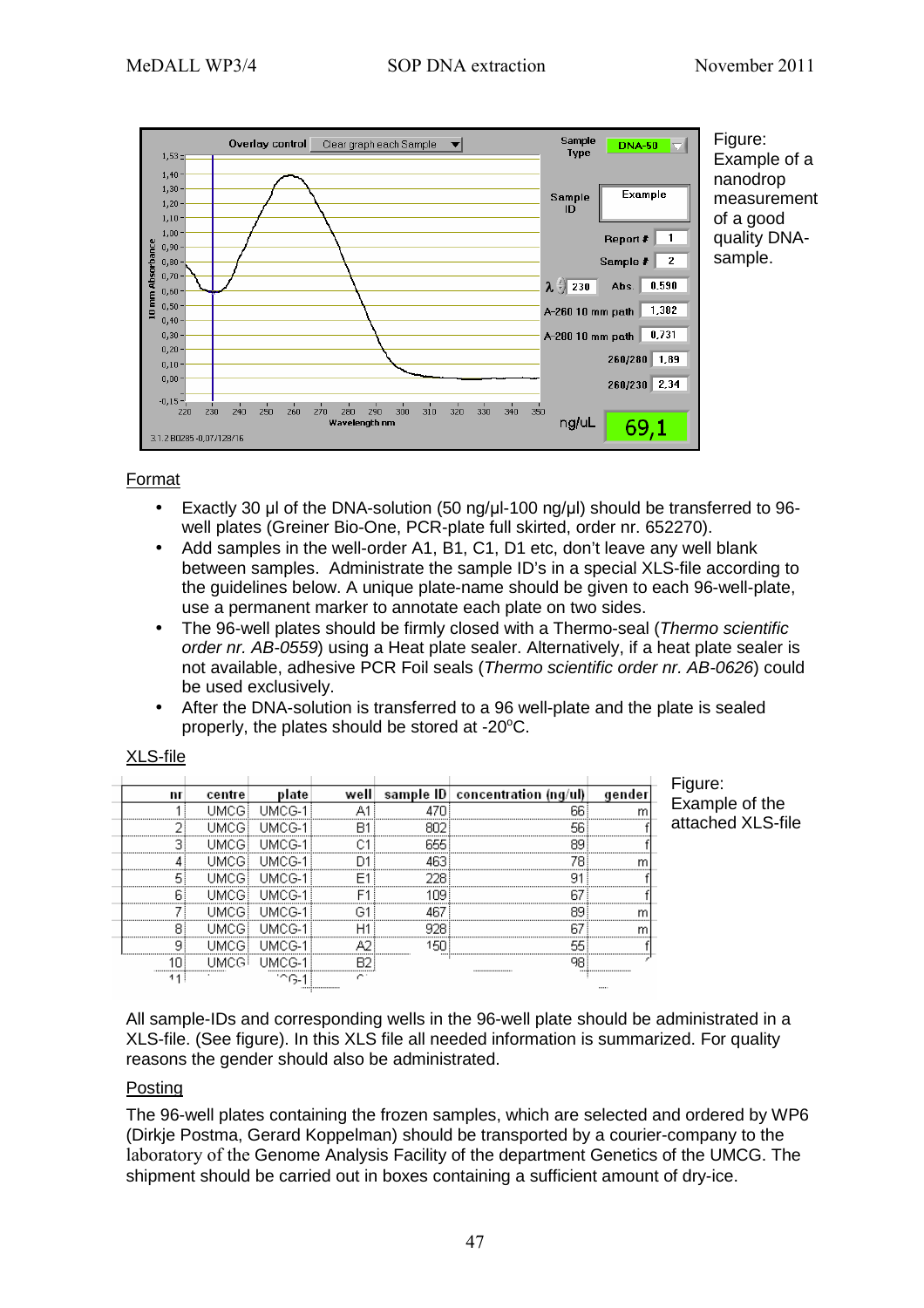To avoid any delay during the weekend, please ship the material in the beginning of the week.

The address is:

Genome Analysis Facility, MeDALL research Dept. Genetics UMCG Hanzeplein 1, Ingang 47 Oostersingel Room E2.030 9713GZ Groningen The Netherlands

Please email the XLS-file with the sample-information to: p.van.der.vlies@medgen.umcg.nl (This email address could also be used for remaining questions.)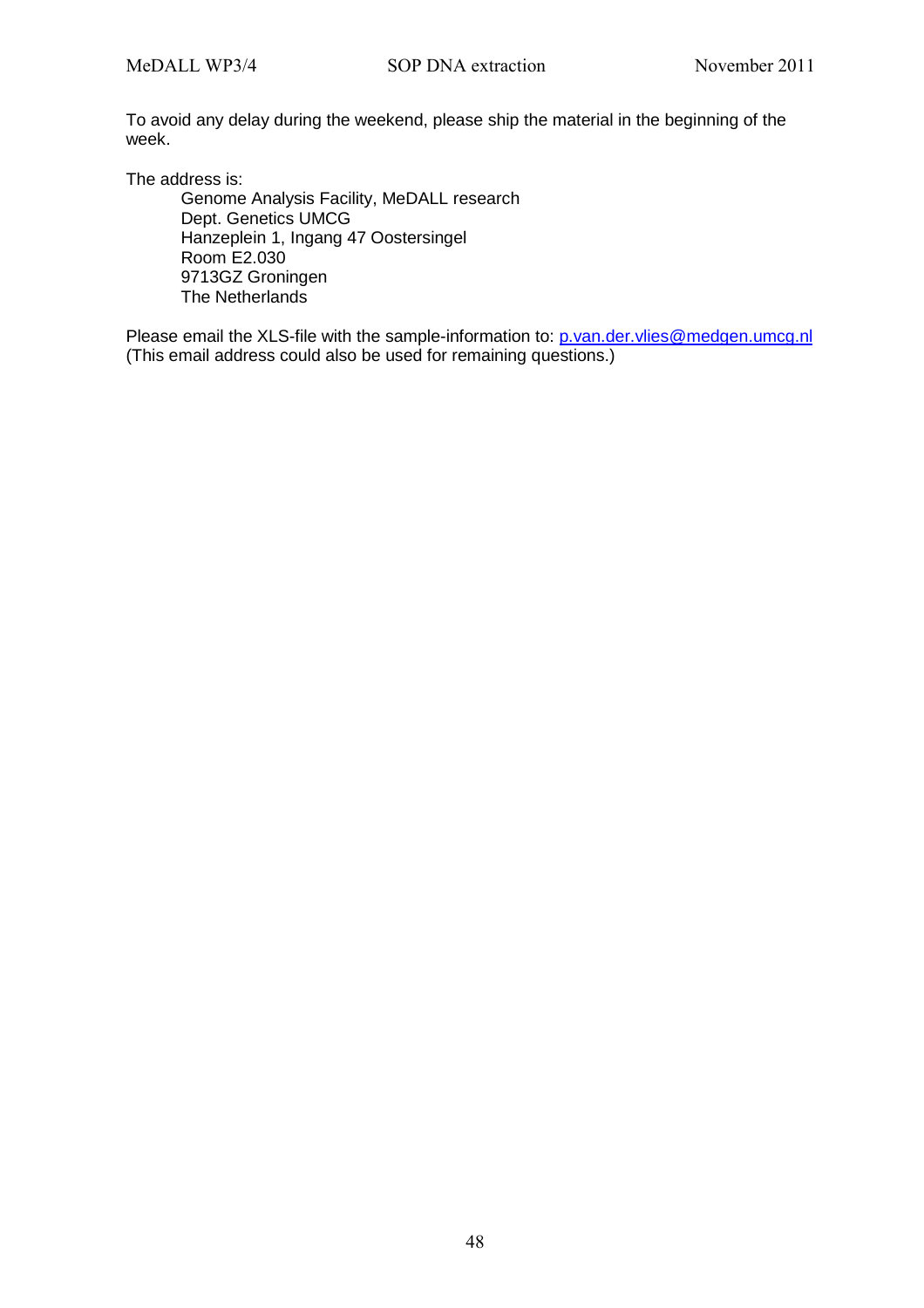# MeDALL

**Standard Operating Procedures** 

**Blood collection and Serum samples for biomarker analyses (WP6) and determination of allergen-specific IgE and other antibody classes and subclasses (WP5)**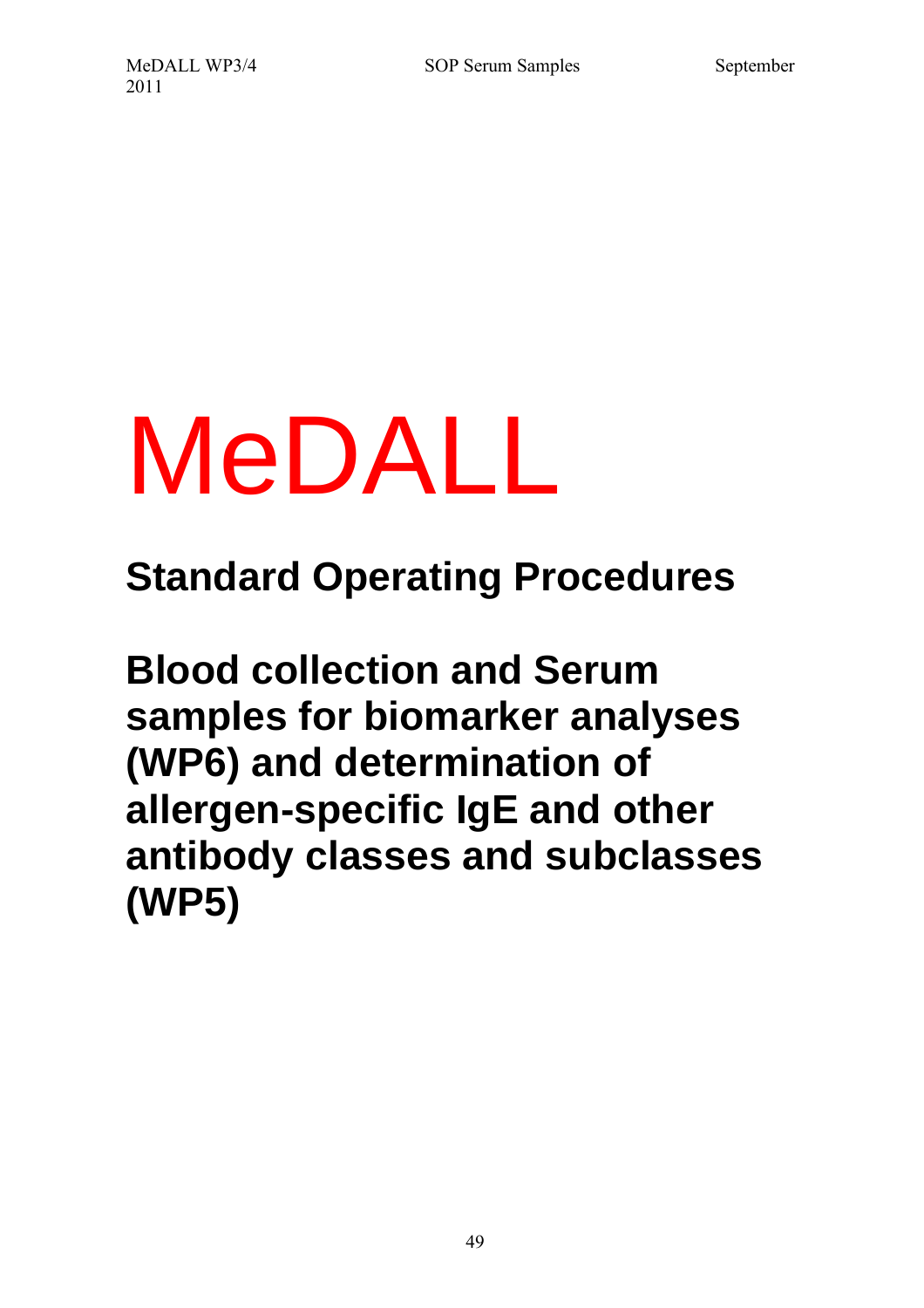# **Serum samples for biomarker analyses and determination of allergen-specific IgE and other antibody classes and subclasses - Collection, Packaging and Transport Protocol**

#### Purpose

In WP5, serum samples will be analysed by protein-microarray for antibody-reactivity to approximately 150 allergen-molecules and to a panel of bacterial toxins that are contained in the array. Reactivity of different antibody isotypes can be distinguished. In WP6, a panel of biomarkers will be measured in serum from selected blood samples drawn in MeDALL.

#### **Materials**:

Blood collection:

- Labelled 8.5 ml serum tubes with separating gel (red cap e.g.: Becton Dickinson Vacutainer SSTAdvancetube) for centrifuge.
- Blood sampling kit: needles (19G; butterfly), tube rack, cuff, rubber gloves, disinfectant, gauze bandages, medical tape, disposal box for needles. Different blood sampling systems (e.g. Vacutainer, Kabe, Sarstedt) can be used.

Serum storage:

- Polypropylene cryotubes with internal thread  $(1.5 \text{ ml} e.a.$  Nunc), for preservation of serum.
- Boxes (up to 81 tubes e.g.: B50 GLW company).

#### **Procedure for blood collection:**

- Blood should be collected only by trained personnel using aseptic methods.
- The extraction of blood must be made with the highest measures of sterility.
- Sampling location should be an isolated, peaceful area (e.g., a separate room) with all the necessary equipment prepared beforehand.
- Date and time of blood sampling should be noted on a lab-doc-sheet. Also, whether participants were required to fast should be specified.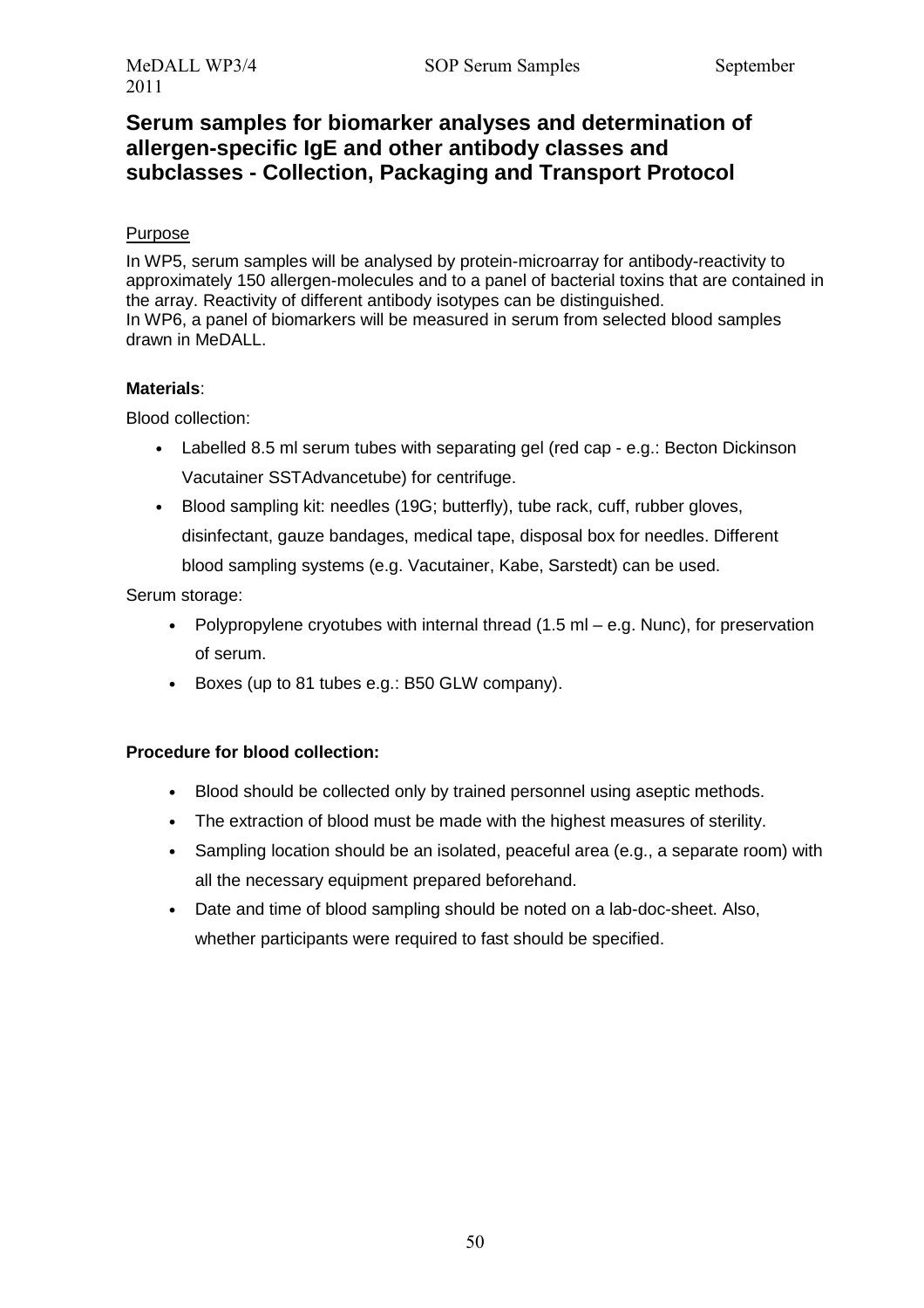#### **Procedures for serum extraction:**

- After blood has been collected, tubes should be inverted gently 5 to 6 times.
- Blood should be left to clot for a period of not more than 4 hours (BD recommended 2h) at room temperature. It is important to avoid exceeding these times because of excessive hemolysis. When vacuum gel tubes are used, the temperature should be at least  $20^{\circ}$  (optimum 20-22 $^{\circ}$  C) because the gel viscosity changes in colder temperature.
- Samples should be centrifuged: 1000-1300 RCF (g) for 10-15 minutes.
- The serum should be promptly separated from clot or cells. For WP6 two aliquots of 500 µl of serum each should be transferred to clean 1.5 ml cryotubes (each aliquot of 500 µl serum should be transferred to one clean 1.5 ml cryotube). For WP5 one aliquot of 500 µl of serum each should be transferred to clean 1.5 ml cryotubes. Collection and storage of a fourth 500 µl aliquot is also recommended.
- The white cell layer should not be transferred. Vacuum gel tube separated serum can be poured to a clean tube.
- Cryotubes should be labelled ahead of time with centre and subject's numeric ID. If possible, barcodes should be included as well. Do not include any personal identifiers other than numeric IDs on the specimens and specimen containers.
- Cryotubes will be placed sequentially in the boxes and their location annotated electronically.
- All serum aliquots must be organized in electronic inventories and stored at -80ºC by individual studies until shipping of selected aliquots to CREAL for biomarker analysis.

#### **Transport of samples:**

- Serum samples / IDs that are selected for biomarker analysis will be communicated promptly by CREAL to individual studies.
- These serum aliquots need to be placed in new B50 GLW boxes for shipping.
- For transport, samples should be properly packed and each of them clearly marked with original labels. If multiple boxes are shipped, each of them should be clearly marked with sequential numbers.
- Each shipment should be accompanied by a specific submission form including shipping lists with all IDs that have been packed into the transport boxes and their locations in the boxes. Samples must be transported on dry ice and should be delivered overnight.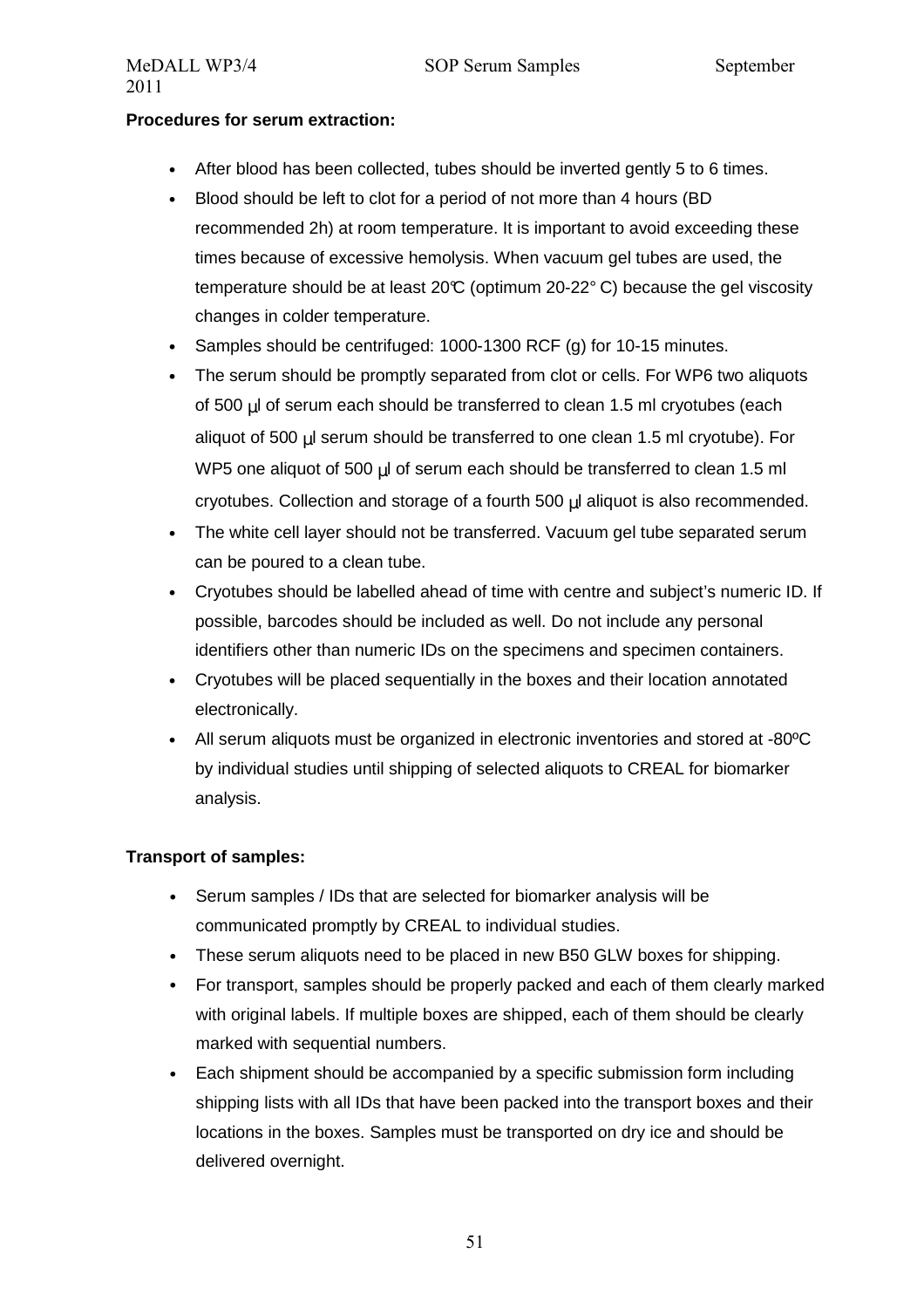- Label the transport container appropriately, using permanent marker. Forms required by the specific courier and by specific regulations should also be filled.
- Samples should be shipped preferentially during the first days of the week.
- Before planning any shipping, for WP6 (Biomarkers) please contact Iris Lavi at CREAL (contact info below) to coordinate shipping and receipt of the samples.

For biomarker analyses, samples which are **selected by CREAL and ordered by WP6** (Iris Lavi, Stefano Guerra) should be shipped to (for each selected child, **2 aliquots of 0.5ml**):

#### **Dr Iris Lavi (WP6)**

Centre de Recerca en Epidemiologia Ambiental (CREAL) Doctor Aiguader, 88 E-08003 Barcelona, Spain E-mail: ilavi@creal.cat Telephone: +34-93-2147355

For protein-microarray analyses, samples which are **selected and ordered by WP5** (Christian Lupinek, Rudolf Valenta) should be shipped to (for each selected child, **1 aliquot of 0.5ml**):

#### **Prof. Rudolf Valenta (WP5)**

Christian Doppler Laboratory for Allergy Research Division of Immunopathology Dep. Of Pathophysiology and Allergy Research Center for Pathophysiology, Infectiology and Immunology Medical University of Vienna Währinger Gürtel 18-20, 3Q A-1090 Vienna, Austria E-mail: rudolf.valenta@meduniwien.ac.at Telephone: +43-1404005108/ +43-1404005109 Fax: +43-1404005130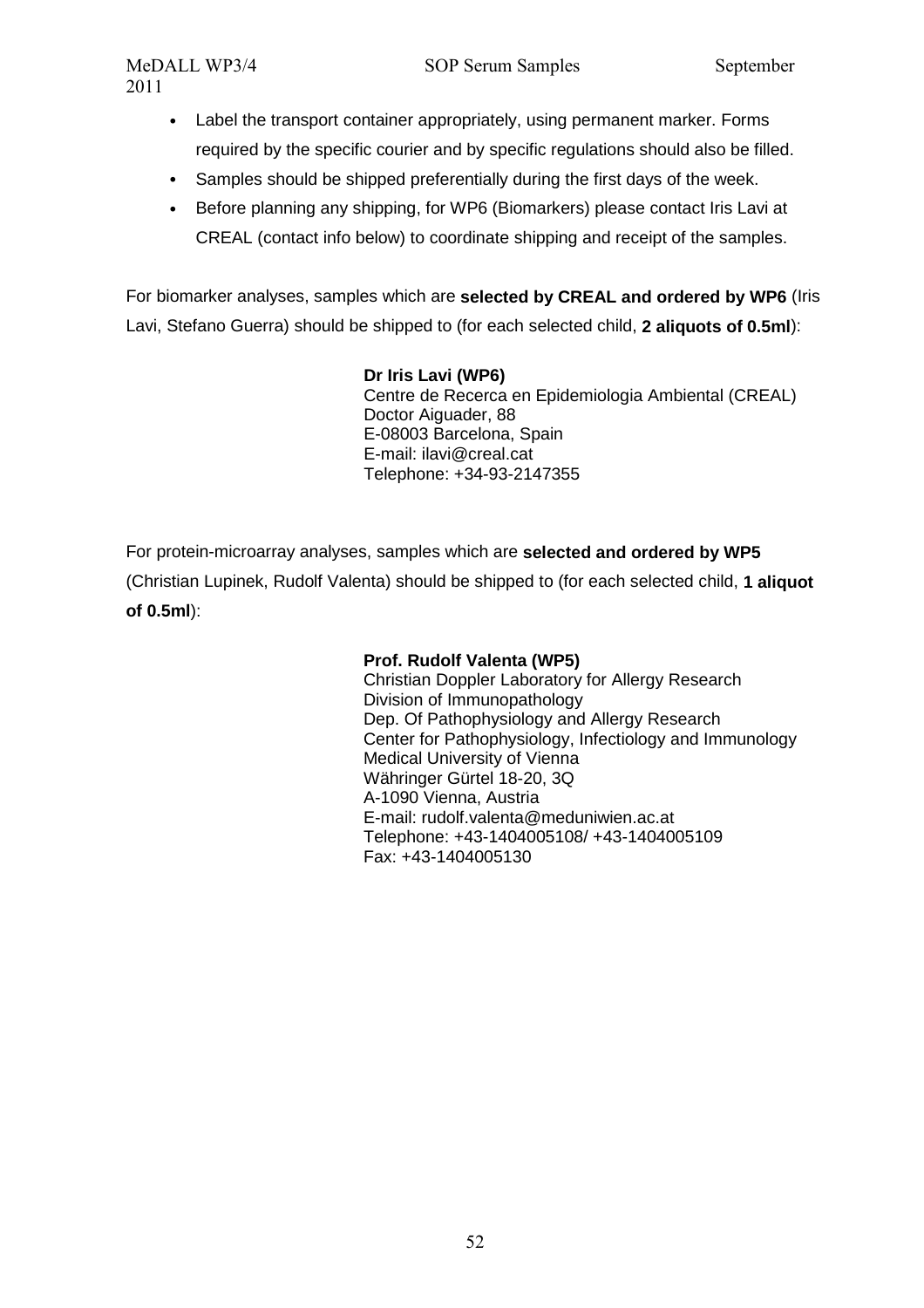# **MeDALL Serum Submission Form for Biomarker Analyses**

| To be completed at CREAL<br>Received by: __________________<br>Date received: __________________<br>Comments: |                              |  |
|---------------------------------------------------------------------------------------------------------------|------------------------------|--|
| Ship date: __________________                                                                                 | Shipped by:<br>Centre/study: |  |
|                                                                                                               | Address:                     |  |
|                                                                                                               | Contact person:              |  |
|                                                                                                               | <b>Tel 1:</b>                |  |
|                                                                                                               | Tel                          |  |
|                                                                                                               | $E$ -mail:                   |  |
| Sample information:<br>Type: Serum samples<br>Comments:                                                       |                              |  |
|                                                                                                               |                              |  |
|                                                                                                               |                              |  |
| Ship to:                                                                                                      |                              |  |

Iris Lavi CREAL . Doctor Aiguader, 88 · E-08003 Barcelona · Spain Tel +34 93 214 73 55 · e-mail: *ilavi@creal.cat*